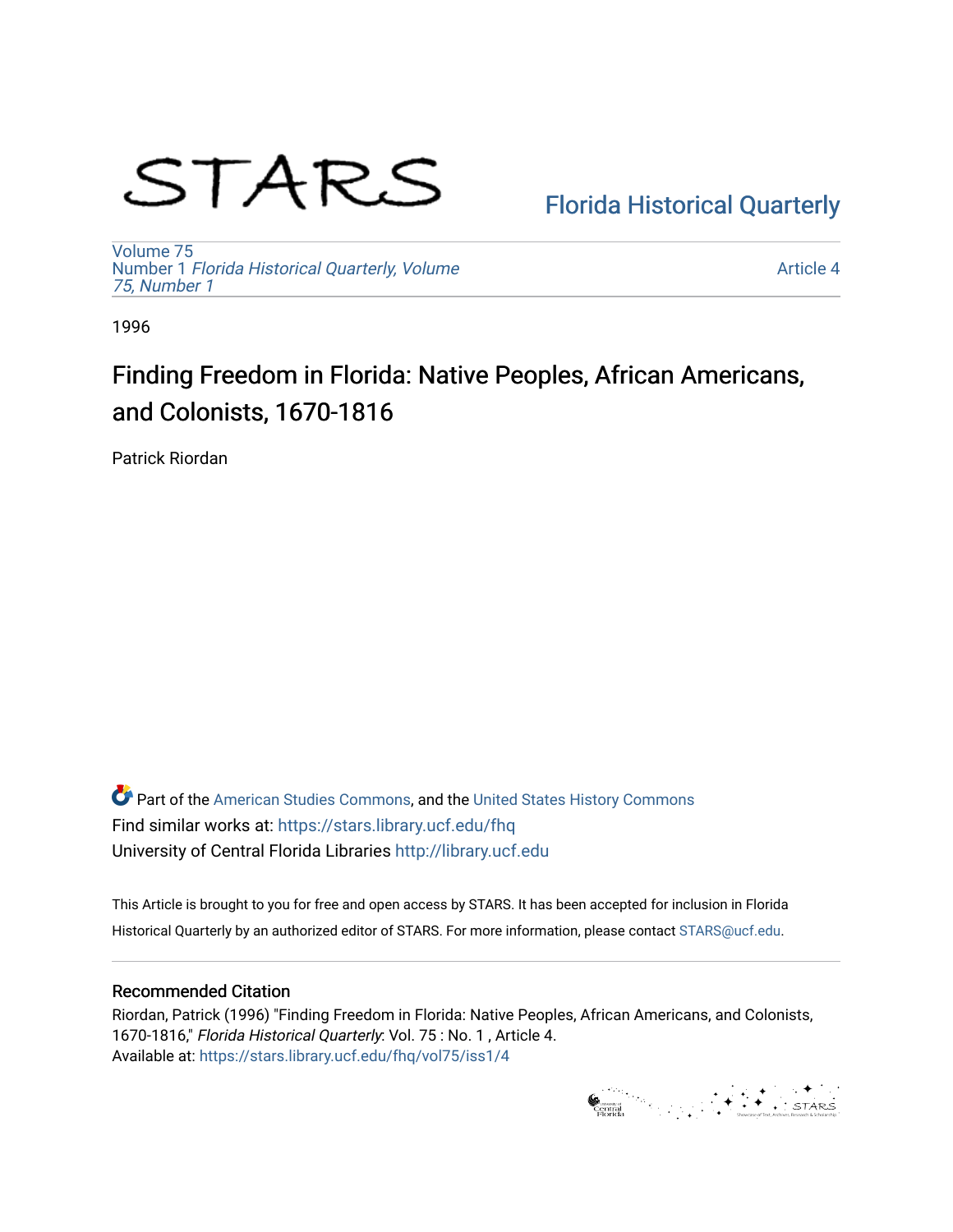## Finding Freedom in Florida: Native Peoples, African Americans, and Colonists, 1670-1816

#### *by* PATRICK RIORDAN

THE entry of the lower south into a world marketplace wrought transformations on its European, native, and Afriwrought transformations on its European, native, and African American populations. As production demands increased after the turn of the 18th century, African laborers began to escape their European masters in greater numbers and more frequently sought permanent freedom. When they entered "Indian country," African Americans confronted native peoples with a difficult choice. Native Americans could assist them in escape, incorporate them into native groups, or return them to the Europeans with whom Native Americans maintained a delicate balance of diplomacy and trade.

The interpenetration of these populations created spaces where fleeing slaves might find an escape route, a temporary hiding place, and even a permanent home. Slaves in the British colonies of Carolina and Georgia became aware that, if they reached St. Augustine, they could achieve a degree of freedom. Eighteenth-century Native Americans, by contrast, discovered in Spanish Florida's uninhabited and fertile backcountry an escape from European influences. From the founding of Carolina in 1670 until the destruction of the Negro Fort in 1816, native and African people sometimes found in colonial Florida's remoteness a haven from white settlers.<sup>1</sup>

Patrick Riordan, who will receive his Ph.D. from Florida State University in August, is a lecturer in American Studies and History at Middlesex University, London.

<sup>1.</sup> The fear of a native-African alliance led colonists to ban Indian traders from using African Americans as laborers in Indian country. For the Georgia statute, see An Act for Maintaining the Peace with the Indians in the Province of Georgia, Janu ary 9, 1734, British Public Record Office, Colonial Office, Class 5, piece 681 (hereinafter CO5/681) f. 34. Similarly, in April 1758, South Carolina colonists refused a Cherokee offer to trade two French POWs for black slaves, because of the policy against Indians owning slaves. Ludovick Grant, "Historical Relation of Facts Delivered by Ludovick Grant, Indian Trader, to His Excellency, the Gover nor of South Carolina," *South Carolina Historical and Genealogical Magazine* 10 (January 1909) 54-69, as cited in R. Halliburton, Jr., *Red over Black: Black Slavery Among the Cherokee Indians,* Contributions in Afro-American and African Studies 27, ed. Hollis R. Lynch (Westport, CT: 1977), 10.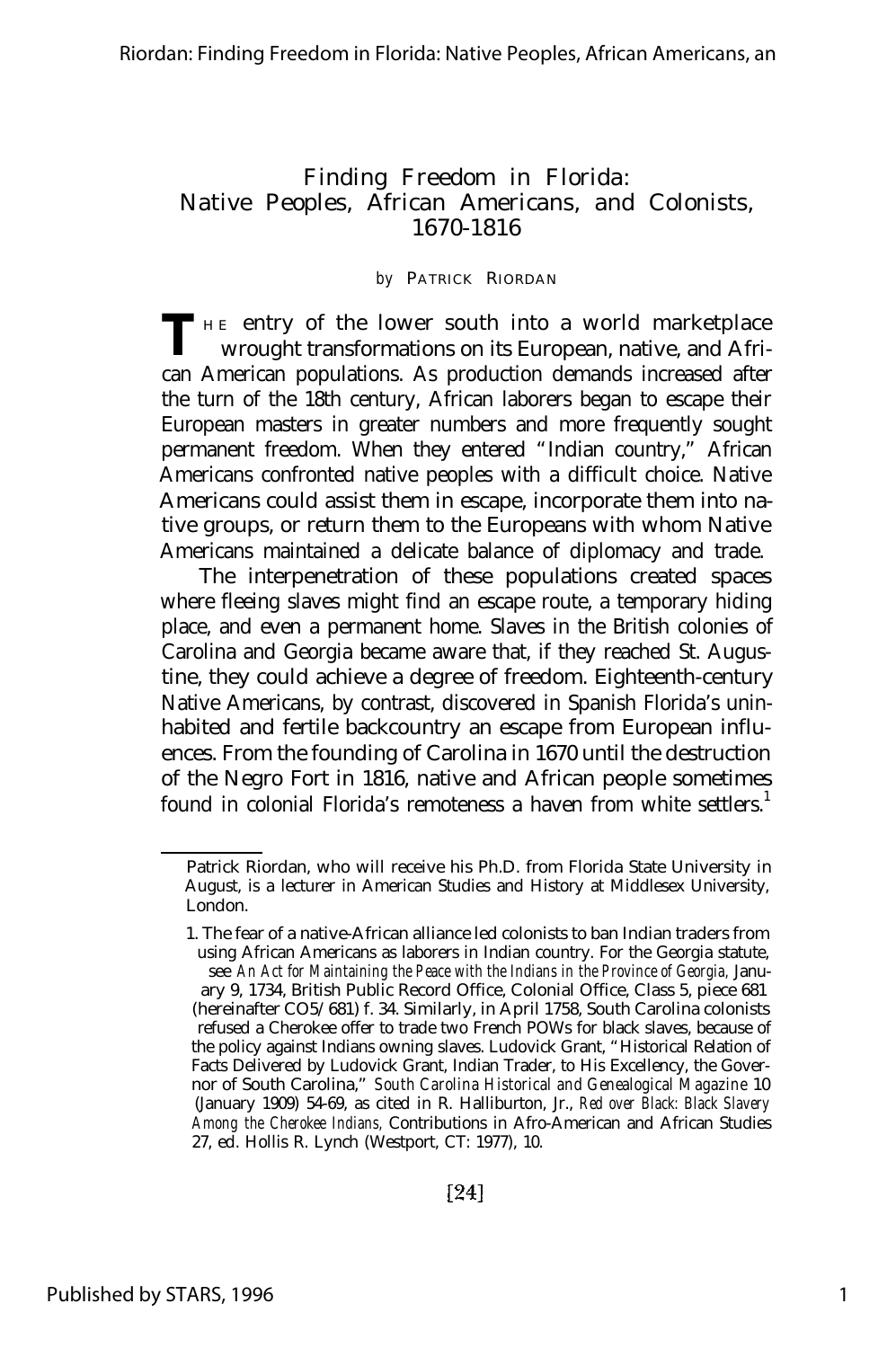Migration varied over time, gradually increasing as working and living conditions worsened for laborers in the early 18th century. Initially South Carolina's agricultural economy was based on provision gardening, naval stores, and cattle raising rather than monocrop plantations. The social distance between blacks and whites was comparatively small at first. Blacks generally lived in accommodations similar to those of whites, experienced a relatively acceptable work regime, and some African Americans apparently even voted in 1703. After the 1710s, work regimes worsened and migration rates increased. For the remainder of the period under study, African American laborers in South Carolina generally faced conditions of life and work that tended to promote flight, if not outright rebellion.<sup>2</sup>

By the 1720s, the mix of the worker population was richer in newly-arrived Africans, who were more likely to run away. A recent study of the runaways advertised in South Carolina newspapers from 1732 to 1782 shows that of nearly 3,000 escaped slaves, two out of three were born in Africa. Significantly, the Stono uprising of 1739 was led by slaves fresh from Africa, who headed south toward Florida. A study of 453 runaways advertised in Georgia during a shorter period, 1763 to 1775, found that three of every four runaways were African-born.<sup>3</sup>

Word of Florida's potential as a sanctuary probably reached Carolina blacks as early as 1685, when several slaves captured by Spanish raiders returned and recounted their adventures in St. Au-

<sup>2.</sup> Peter Wood expressed the ambiguity facing escaping African Americans in these terms: "The prospect of total absorption into a compatible culture had to be balanced against the risk of betrayal, captivity, or death." Peter H. Wood, *Black Majority: Negroes in Colonial South Carolina from 1670 Through the Stono Rebellion* (New York, 1975), 230-31. For the harsh conditions slaves experienced while escaping, see Daniel L. Schafer, "'Yellow Silk Ferret Tied Round Their Wrists:' African Americans in British East Florida, 1763-1784," in *The African American Heritage of Florida,* eds. David R. Colburn and Jane L. Landers (Gainesville, FL., 1995), 93.

<sup>3.</sup> David Richardson, "The British Slave Trade to Colonial South Carolina," *Slavery and Abolition,* 12 (December 1991) 3, 125-171, esp. Table 2 and p. 160; Philip D. Morgan, "Colonial South Carolina Runaways: Their Significance for Slave Culture," *Slavery and Abolition,* 6 (December 1985) 60; "An Account of the Negroe Insurrection in South Carolina," *Colonial Records of the State of Georgia* (hereinafter CRG) v. 22, part 2, 1737-1740, 232-236; John K. Thornton, "African Dimensions of the Stono Rebellion," *American Historical Review* 96:4 (October 1991), 1102; Betty Wood, *Slavery in Colonial Georgia 1730-1775* (Athens, GA, 1984), 173.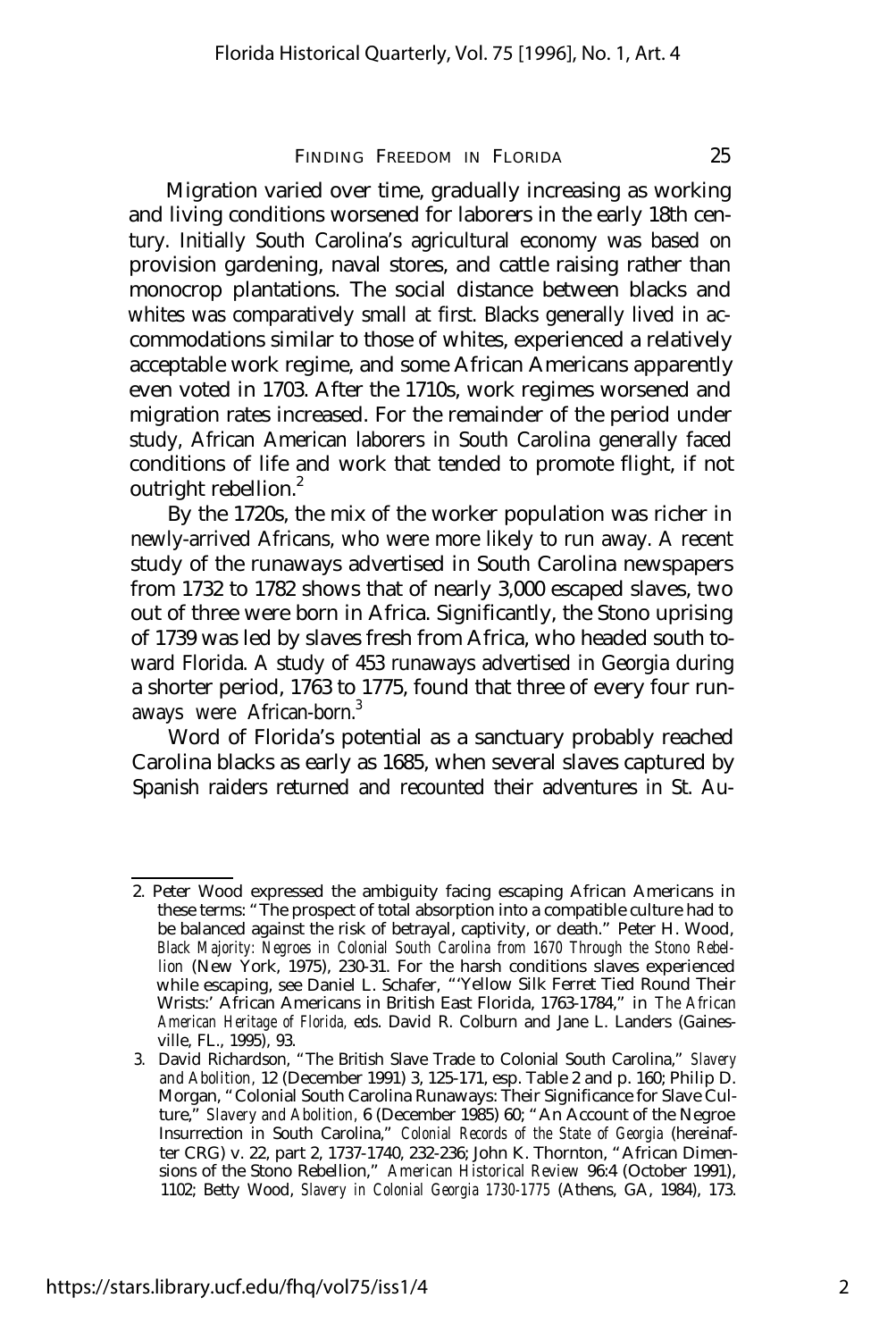gustine. Runaways began arriving the following year and continued irregularly thereafter.<sup>4</sup>

This migration led Spain to initiate the policy that made Florida a magnet for slave migration. In 1693 the Spanish king offered limited freedom to any slave escaping from British territory who would accept Christian conversion. To be sure, the Spanish restricted the freedom of movement of the former British slaves, and required them to work on the huge stone fort known as San Marcos. Other Carolina slaves petitioned for freedom upon arrival in 1688, 1689, 1690, 1697, 1724, and 1725. In the early years of the 18th century the number of African Americans rose and fell, reaching several hundred by the 1740s including free people of color.<sup>5</sup>

The apparent decline in migration between the late 1680s and 1724 may be due to missing records, but shifts in native American demography provide a likely explanation. In the 1680s Spain countered British military probes of its territory with violence against native settlements it considered as British allies. One such group, located north of the Spanish fort at St. Mark's in Apalachee, was trading with the British, who offered better goods, lower prices,

<sup>4.</sup> Edward Randolph to Council of Trade and Plantations, March 16, 1699, CO5/ 1258, ff. 88-89v; Lords Proprietors of Carolina to Governor James Colleton, March 3, 1687, CO5/288, ff. 53v-54; Lords Proprietors of Carolina to Governor James Colleton, London, December 2, 1689, CO5/288, f. 81. It is likely that the ten slaves of whom Governor Quiroga wrote were the survivors of the 13 taken from Governor Morton's estate. Two of the slaves are said to have escaped from the Spanish and returned to Governor Morton. Another may have died in the storm which killed the Spaniard, DeLeon, who seized them. It is also possible that the ten slaves were true runaways who arrived in September 1687. Juan Marques Cabrera a Su Majestad, April 15, 1685, as cited in Herbert E. Bolton and Mary Ross, *The Debatable Land: A Sketch of the Anglo-Spanish Contest for the Georgia Country* (1925, reprint; New York, 1968), 40; John J. TePaske, "The Fugitive Slave: Intercolonial Rivalry and Spanish Slave Policy, 1687-1764," in Samuel Proctor, ed., *Eighteenth-Century Florida and its Borderlands* (Gainesville, FL, 1975), 3. See also "William Dunlop's Mission to St. Augustine in 1688," *South Carolina Historical and Genealogical Magazine* 34 (January 1933) 24, 3.

<sup>5.</sup> Archivo General de Indias, Santo Domingo (Audencia de Santo Domingo), Legajo 842. Carta del gobernador de la Florida al rey, November 2, 1725, as cited in TePaske, "The Fugitive Slave," 3; Jane Landers, "Gracia Real de Santa Teresa de Mose: A Free Black Town in Spanish Colonial Florida," *American Historical Review* 95 (1990) 14-15; Robert LaBret Hall, "'Do, Lord, Remember Me:' Religion and Cultural Change Among Blacks in Florida, 1565-1906" (Ph.D. diss., Florida State University, 1984) 26-7.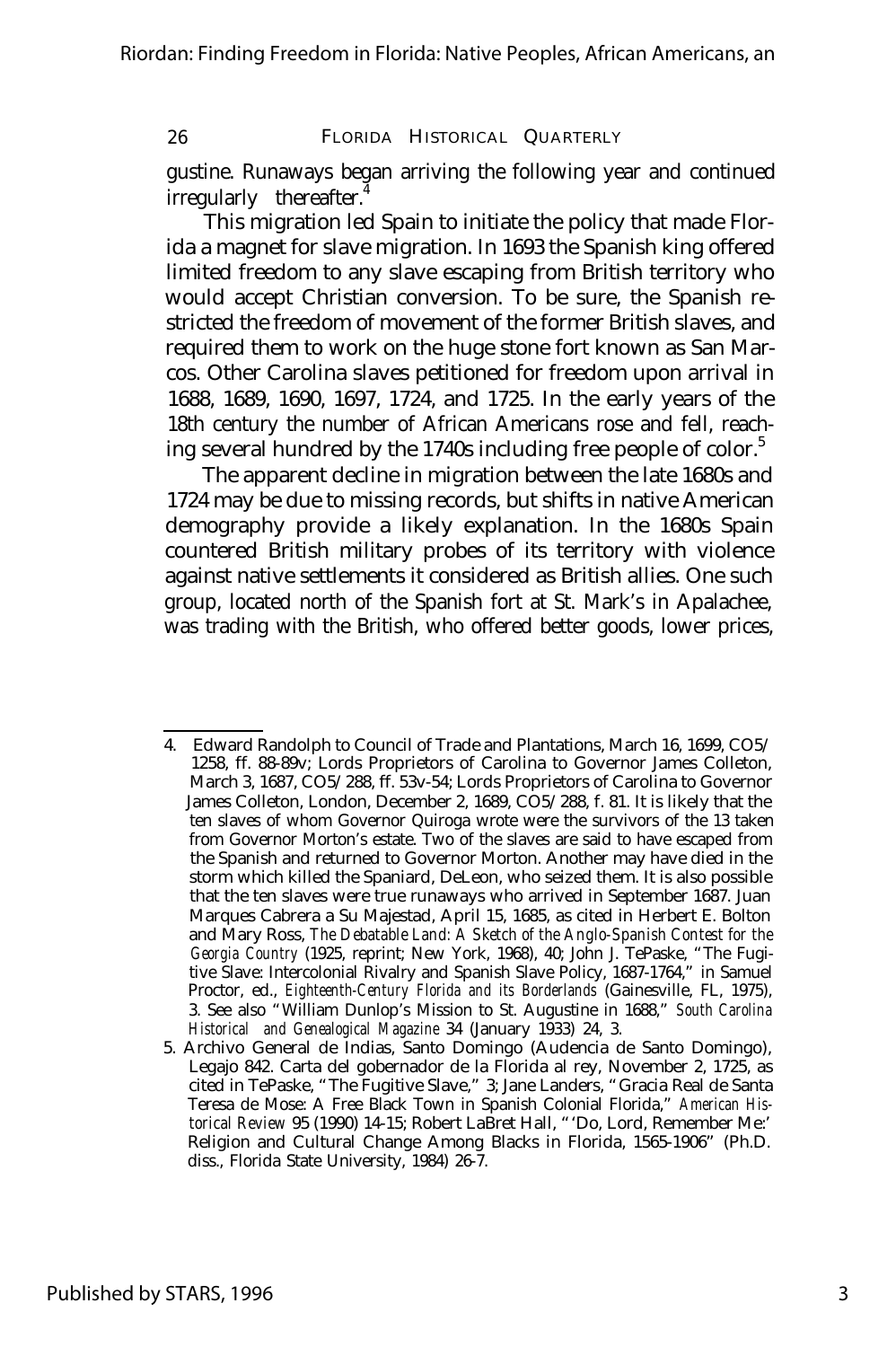and a more reliable supply than the Spanish. Antonio Matheos, commander of St. Mark's, burned those villages which refused to switch their trade to Spain. When he torched the leading towns, Coweta and Kasihta, their leaders organized a general movement of Creeks, or Muscogulges, eastward.<sup>6</sup>

This Muscogulge relocation had three consequences. First, it removed them from the Chattahoochee River watershed, which flowed into Spanish territory, and put them outside the sphere of Spanish influence. Second, it placed them on the headwaters of the Altamaha River, within trading range of the British. Third, it placed them strategically between Carolina and Florida, where they or the British traders they attracted might cut off the flow of escaping slaves, if they chose to do so. The Muscogulges' new location was undoubtedly a factor in the drastic reduction in black migration between 1690 and 1724.<sup>7</sup>

Soon after their removal to British territory, the Muscogulges became involved in a three-way colonial fight for hegemony in North America that broke out in 1702, known as Queen Anne's War. The British formed an alliance with the Muscogulges to counter a French eastward advance. British and Muscogulge troops attacked Spanish Florida, and, in the words of Thomas Nairne, "destroy'd the whole Country, burnt the Towns, brought all the *Indians,* who were not kill'd or made Slaves, into our own Territories, so

<sup>6.</sup> Mark F. Boyd, "Diego Peña's Expedition to Apalachee and Apalachicola in 1716," *Florida Historical Quarterly* 28 (July 1949) 2-4.

<sup>7.</sup> William Bartram wrote that the Muscogulges believed that their ancestors had migrated eastward in the mid-17th century, reaching the Ocmulgee River in central Georgia in the 1680s. Basing his accounts on elderly male oral informants, Bartram wrote that the Muscogulge first contacted the Spanish. After receiving abuse, "[t]hey joined their arms with the Carolinians," defeated native peoples allied with Spain, "and in the end proved the destruction of the Spanish colony of East Florida." Bartram, "Observations on the Creek and Cherokee Indians," in Gregory A. Waselkov and Kathleen E. Holland Braund, eds., *William Bartram on the Southeastern Indians* (Lincoln, NE, 1995), 140. For a later version, heavily edited after Bartram's death, see *Transactions of the American Ethnological Society* V. III., Part 1. For the burning of Coweta and Cassita, see Mattheos to Cabrera, Caveta, January 12, 1686; San Luis, March 14, 1686; San Luis, March 14, 1868, and Cabrera to the Viceroy, March 19, 1686, as cited in Bolton and Ross, *The Debatable Land,* 51. For the movement to the Oconee and Ochese Creeks, see Crane, *Southern Frontier,* 35-36.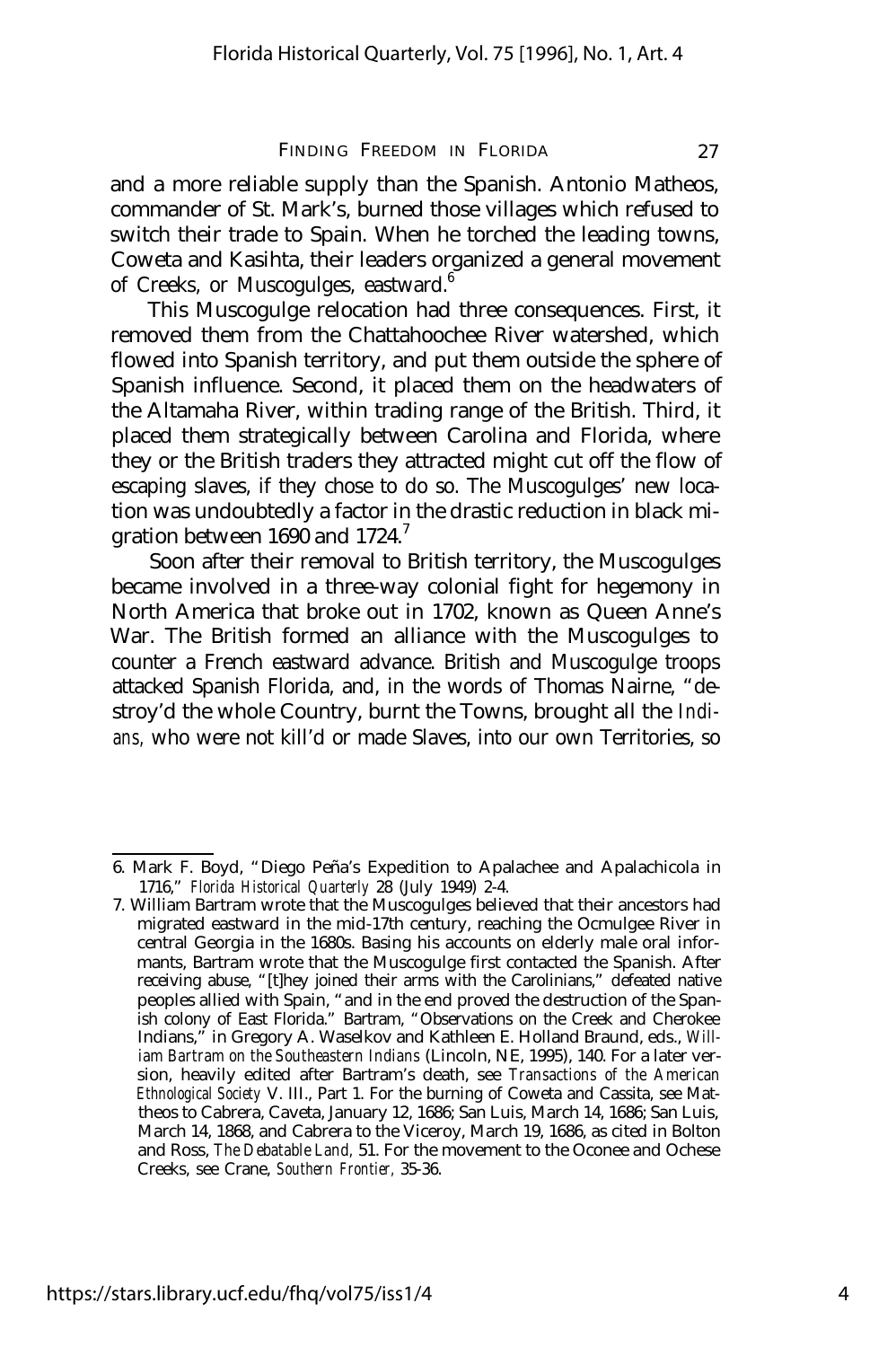that there remains not now, so much as one Village with ten Houses in it, in all Florida, that is subject to the Spaniards. . . "<sup>8</sup>

The British had reason to believe that they had co-opted or destroyed all the native peoples within 700 miles of Charles Town. This British-native alliance had the effect of cutting off the escape route to Florida. In fact, net migration briefly ran in the opposite direction. The Carolina forces, including a thousand Yamassee Indians, burned Spanish missions and enslaved at least 1,000 and, according to some interpretations, up to 4,000 Apalachee and other Indians. As a result, many Florida Indians were taken to Carolina, the Apalachee territory was left virtually uninhabited, and Indian slaves became the fastest-growing segment of the South Carolina population in the 1708 census. North Florida was left with few if any Native American settlements where newly arriving refugee slaves could seek assistance.<sup>9</sup>

Violent conflict erupted periodically in the region until the war played out in a series of skirmishes between native allies of European powers. In 1713, the Tuscarora attacked colonists in North Carolina who encroached on their lands, opening a prolonged period of conflict. After years of abuses at the hands of Indian traders— ranging from rum-running to rape, enslavement, and murder— the leaders of Coweta inspired the Yamassee Indians to revolt. The Yamassee took many African Americans as captives, and carried some of them to St. Augustine. Although the Yamassee War

<sup>8.</sup> [Thomas Nairne], *A Letter from South Carolina; Giving an Account of the Soil, Air; Product, Trade, Government, Laws, Religion, People, Military Strength, &c., of That Province; Together with the Manner and necessary Charges of Settling a Plantation there, and the* Annual profit *it will produce. Written by a Swiss Gentlemen, to his Friend at Bern* (London, 1710), 33-35.

<sup>9.</sup> Col. Robert Quarry to the Council on Trade and Plantations, May 30, 1704, CO324/5, f. 51; Crane, *The Southern Frontier,* 80, 161; James Adair, *The History of American Indians* (1775, original; 1930, reprint; Samuel Cole Williams, ed., Nashville, TN, 1971), 277; Alexander Moore, ed., Nairne's *Muskhogean Journals:* The 1708 Expedition to the Mississippi River (Jackson, MS, 1988), 14. John Hann has noted discrepancies in published versions of letters from Moore in 1704. From these and his readings of various Spanish sources, Hann doubts that Moore captured many more than 1,000 native slaves. John H. Hann, *Apalachee: The Land Between the Rivers* (Gainesville, FL, 1988), 279. For the growing number of Indian slaves in Carolina, see Letter from the Governor and Council of Carolina [to the Board of Trade], September 17, 1708, CO5/1264 ff. 152-54, also Verner W. Crane, *The Southern Frontier 1670-1732* (1928; reprint, New York), 113, and Wood, *Black Majority,* 143-45.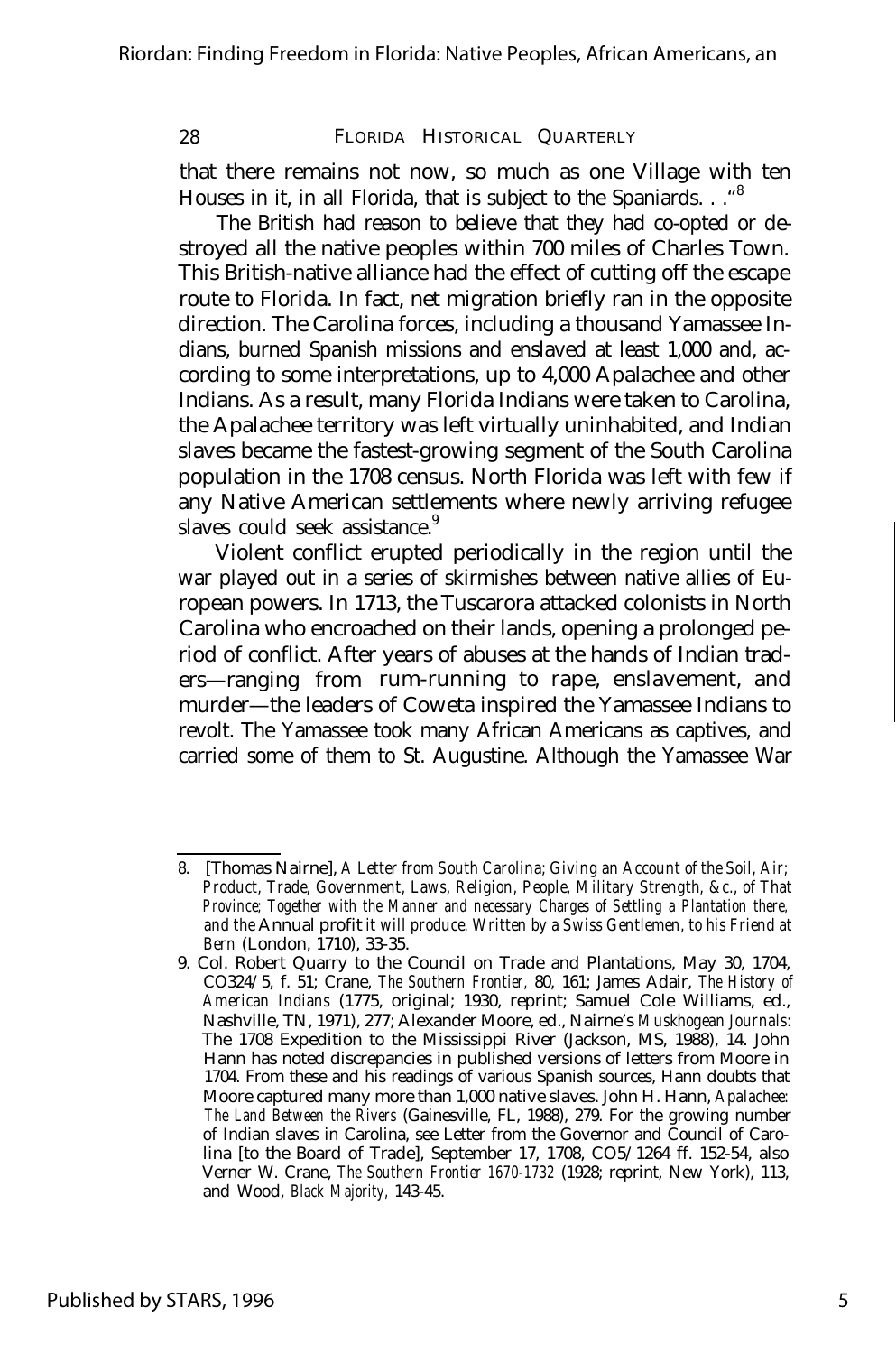failed to achieve the goal of a pan-Indian rebellion to expel all Europeans from the southeast, it did result in the Muscogulges' capture of numerous African laborers and the reoccupation of north central Florida by native peoples.<sup>10</sup>

After the Yamassee War several important Muscogulge towns pulled up stakes a second time— relocating this time to the west, out of the path of black migration. Coweta, the town whose leaders had instigated the war, moved back to the headwaters of the Chattahoochee, along with Kasihta and several other towns. At about the same time, the British Lords of Trade and Plantations recast its policies toward Native Americans. Seeking to rebuild lost alliances, the board decided to liberalize the terms of Indian trade by supporting "honest and reasonable prices," and to require colonial governors to regulate traders, whose abuses had provoked the Yamassee War. While the new policy did reinforce British trade alliances, it came too late to prevent the Muscogulge from relocating. Their movement created a buffer zone between Muscogulge territory and British Carolina-one through which African American refugees could travel safely, particularly when native peoples aided them $11$ 

After Coweta led the westward movement back to the Chattahoochee valley, they found themselves at the center of a three-cornered international power struggle. The Spanish sought to make peace with as many of the Muscogulge groups as possible and to isolate the British. In 1717, the French established Fort Toulouse near present-day Montgomery, Alabama, to facilitate trading with

<sup>10.</sup> Letter from the Lords Proprietors of Carolina . . . relating to the massacre in North Carolina, St. James' Square, December 4, 1711, CO5/1265 f. 247; Wood, *Black Majority,* 144; *Journal of the Commissioners of the Indian Trade* (1955; reprint, Columbia, SC, 1992), September 12, 1710 1:4, July 27, 1711,1:11; David Crawley to William Byrd, July 30, 1715, CO5/1265, f.2; Lords Proprietors of Carolina to the Council of Trade and Plantations, June 4, 1717, CO5/1265, ff. 133-34; Copies of Certificates from Col. Robert Daniel, Deputy Governor of South Carolina, August 13, 1716, CO5/1265, f. 94; John H. Hann; "St. Augustine's Fallout from the Yamassee War," *Florida Histotical Quarterly* 68 (October 1989), 180-200; Bolton and Ross, *The Debatable Land,* 57-63, Crane, *The Southern Frontier,* 74-97.

Il. C. O. Maps, North American Colonies General 7, *c.* 1722; Copy of a Representation of the Lords Commissioners for Trade and Plantations to the King Upon the State of His Majesty's Colonies and Plantations in the Continent of North America, September 8, 1721, Kings MSS 205 f. 39v; see also CO324/10, 296-431, and *Calendar of State Papers Colonial, American and W. I. 1720-1721,* 424-28.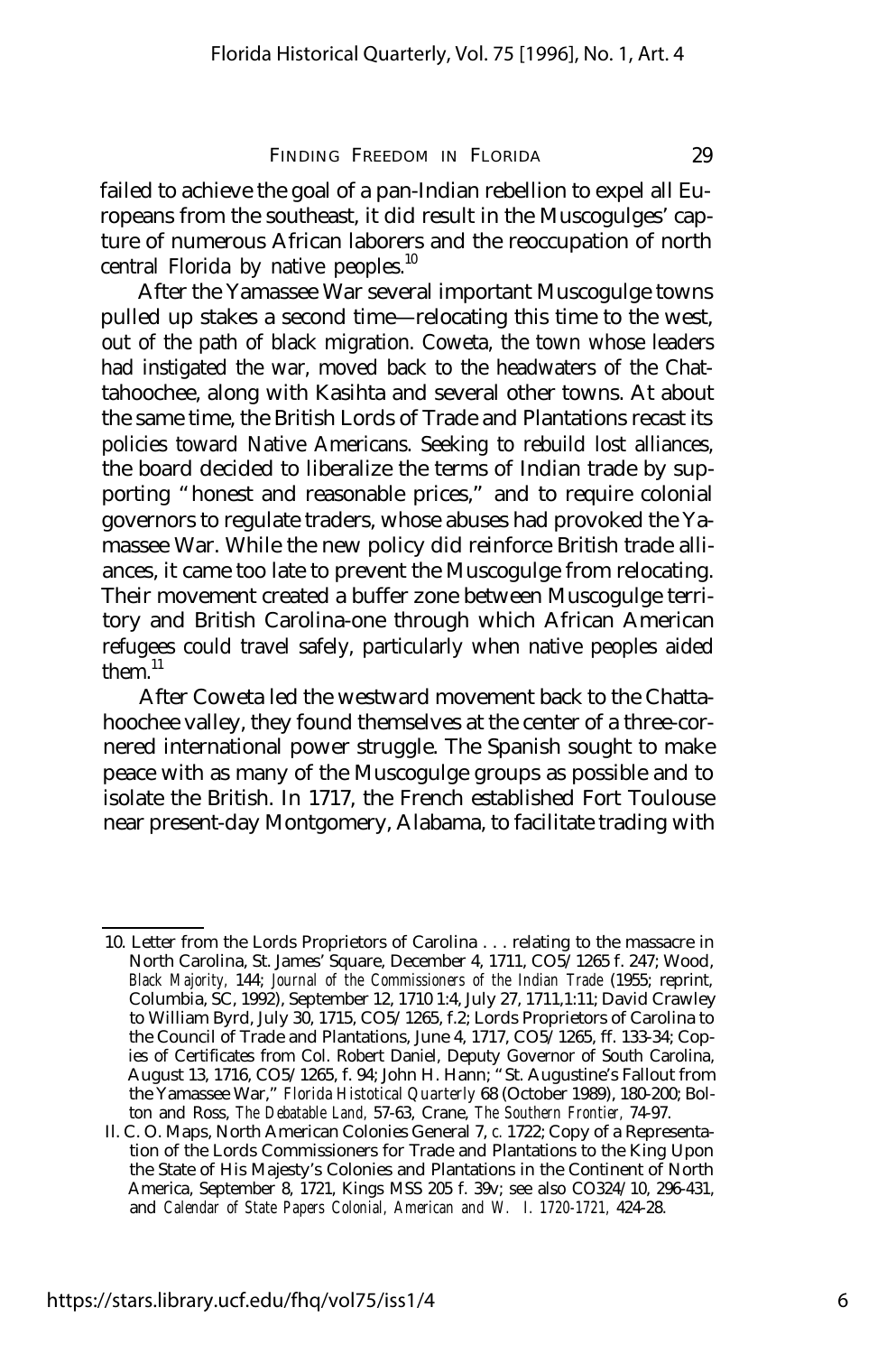the Muscogulges. The British, meanwhile, constructed Fort King George at the mouth of the Altamaha River in 172 1. The construction of these forts defined a triangular contest for native friendship that handed the regional balance of power to the Muscogulges. The Muscogulges developed internal factions, each oriented toward one of the European powers, learning its language and manipulating it to native advantage. Such power politics led native groups sometimes to help runaways and other times to capture and return them for pay. $12$ 

Uncertainty immediately following the Yamassee War created turmoil, generally unfavorable to black migration. Spanish records suggest that the flow of African Americans did not resume until well after the westward movement of native peoples. By 1724, freedom-seeking blacks once again found their way to St. Augustine and petitioned for freedom. In September 1725, Spanish negotiators came to Charlestown to discuss the return of runaway slaves, but talks failed. $13$ 

By the late 1720s, the barriers had become much less formidable, and St. Augustine's population of freedom-seeking blacks began to rise. British subjects returning from Spanish captivity to Carolina told tales of African Americans and Yamassees selling British scalps for 30 Spanish pieces-of-eight in St. Augustine. Sometimes the fugitives joined forces with the remnant of the Yamassees who lived near St. Augustine, and raided Carolina.<sup>14</sup>

In 1733, as the British established a new buffer colony in Georgia, Philip V formally restated the policy of offering runaways freedom at the price of conversion to Roman Catholicism, and a term of four years of public servitude. Georgia's founders initially banned slavery, realizing that conditions favored escape. If slavery had been permitted from the colony's outset in 1732, the Earl of Egmont wrote in his diary, "there would not be 50 out of 500 re-

<sup>12.</sup> Marcel Giraud, *A History of French Louisiana,* Vol. 1 *The Reign of Louis XIV, 1698- 1715* Joseph C. Lambert, trans. (1953, translation; Baton Rouge, LA, 1974), 201- 212; Daniel H. Thomas, *Fort Toulouse: The French Outpost at the Alabamas on the Coosa* (1960, reprint; Tuscaloosa, AL, 1989), 1; Barnwell to Nicholson, July 21, 1721, in *South Carolina Historical and Genealogical Magazine* 27 (October 1926), 189-203.

<sup>13.</sup> Crane, *Southern Frontier;* 241-44.

<sup>14.</sup> Thomas Geraldino to Duke to Newcastle, enclosure in Duke of Newcastle to the Council of Trade and Plantations, September 21, 1736, CO5/365, ff. 120-23.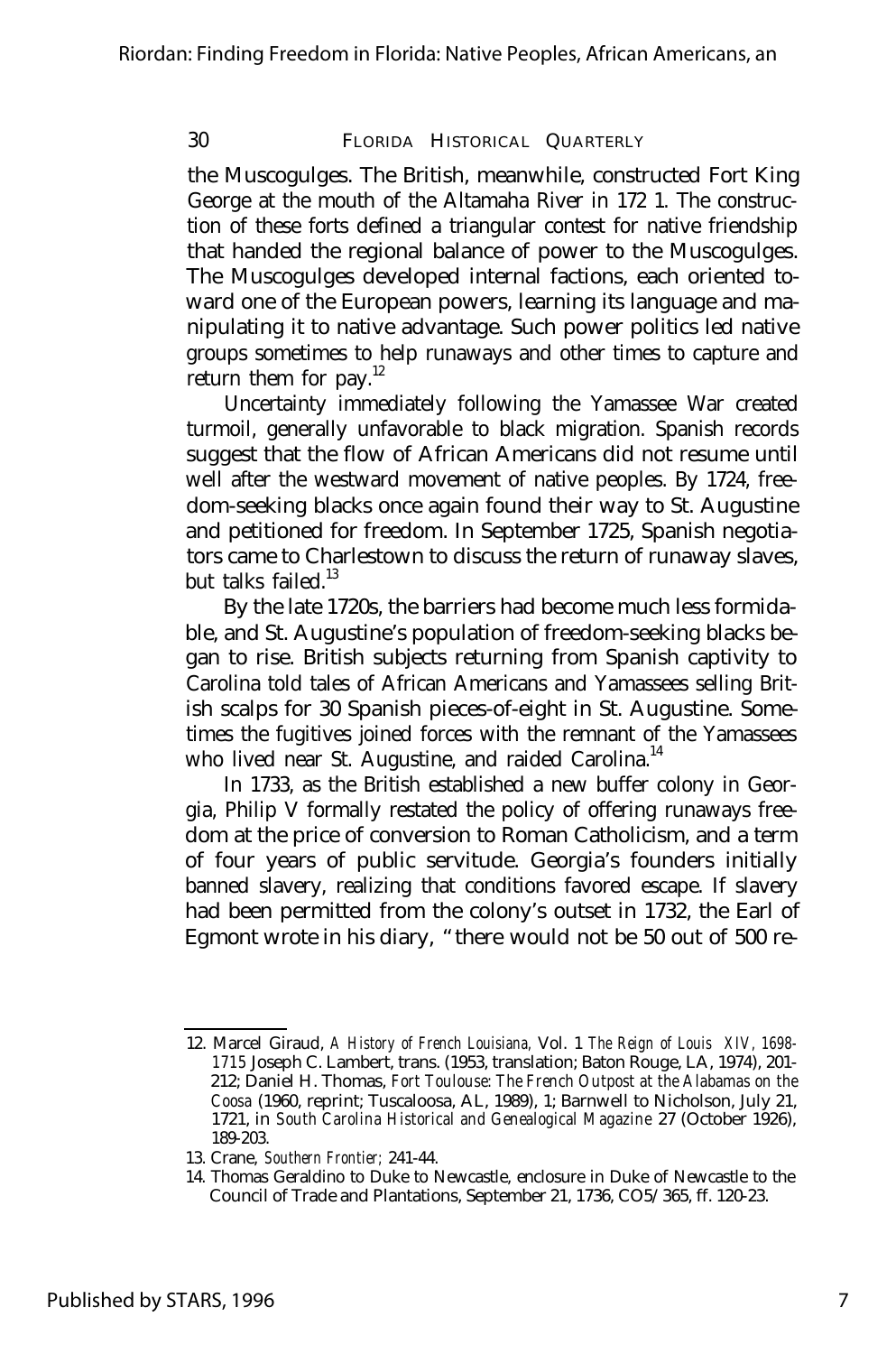main in two months time, for they would fly to the Spaniards [in Florida] . . ." His colleague William Stephens, the colonial secretary, agreed that any slaves in Georgia "would march off when they pleased," southward to the Spanish. By the 1750s however, the slave population was growing as Carolina planters moved in.<sup>15</sup>

In a few years time, Georgia's leader, General James Edward Oglethorpe, successfully cultivated a military alliance with the Muscogulge. The Spanish reacted to the increasing British presence by establishing an outpost north of St. Augustine, Gracia Real de Santa Teresa de Mose. The town of Mose became home to 75-to-100 former English slaves, and the first self-governing community of free African Americans in North America.<sup>16</sup>

As new fugitives arrived, the Spanish governors placed them in Mose, under the care of the escaped Carolina slave known to the Spanish as Francisco Menendez. In November 1738, a group of 23 arrived from Carolina, including 19 who worked for a planter named Caleb Davis. Davis' experience demonstrated Spain's commitment to the policy of attracting British laborers. When Davis journeyed to St. Augustine seeking their return, his laborers laughed and jeered at his efforts to force them to return with him. Oglethorpe arrested and imprisoned Spaniards he found negotiating with blacks in Georgia, but the flow continued. In 1749, James Glen, the governor of South Carolina, complained that "both in peace and war, [the Spanish] protect the negroes that desert from

<sup>15.</sup> The king lifted the labor requirement in 1740, and his successor, Ferdinand VI, broadened the policy to cover all Spanish provinces of the Americas in 1750. TePaske, "The Fugitive Slave," 5-7. For Georgia slavery laws, see *An Act for Rendering the* Colony *of Georgia more Defencible by Prohibiting the Impartation and use of Black Slaves or Negroes in the same,* January 9, 1734, PRO CO/5/681 ff. 39-44; Wood, *Slavery in Colonial Georgia,* 31. For commentary on likelihood of escapes, see Journal of the Earl of Egmont, February 20, 1738. *CRG 5:315:* Journal of William Stephens, December 15, 1738, *CRG* 4:248. For white Carolinians in early Georgia, see David R. Chesnutt, *South Carolina's Expansion into Colonial Georgia, 1720-1765* (New York, 1989), 56-9, 82, 125-26, 170-71, 211.

<sup>16.</sup> A Ranger's Report of Travels with General Oglethorpe, 1739-42, Stowe Manuscripts 792, British Library MSS Collection, f. 10v. The best accounts of the lives of blacks in Spanish and British Florida are those of Jane Landers, who has published two seminal articles: "Gracia Real de Santa Teresa de Mose," *American Historical Review* 95 (1990), 9-30, and "Spanish Sanctuary: Fugitives in Florida, 1687- 1790," *Florida Historical Quarterly* 62 (January 1984), 296-313; and J. Leitch Wright, "Blacks in British East Florida," *Florida Historical Quarterly* 54 (April 1976), 425-442.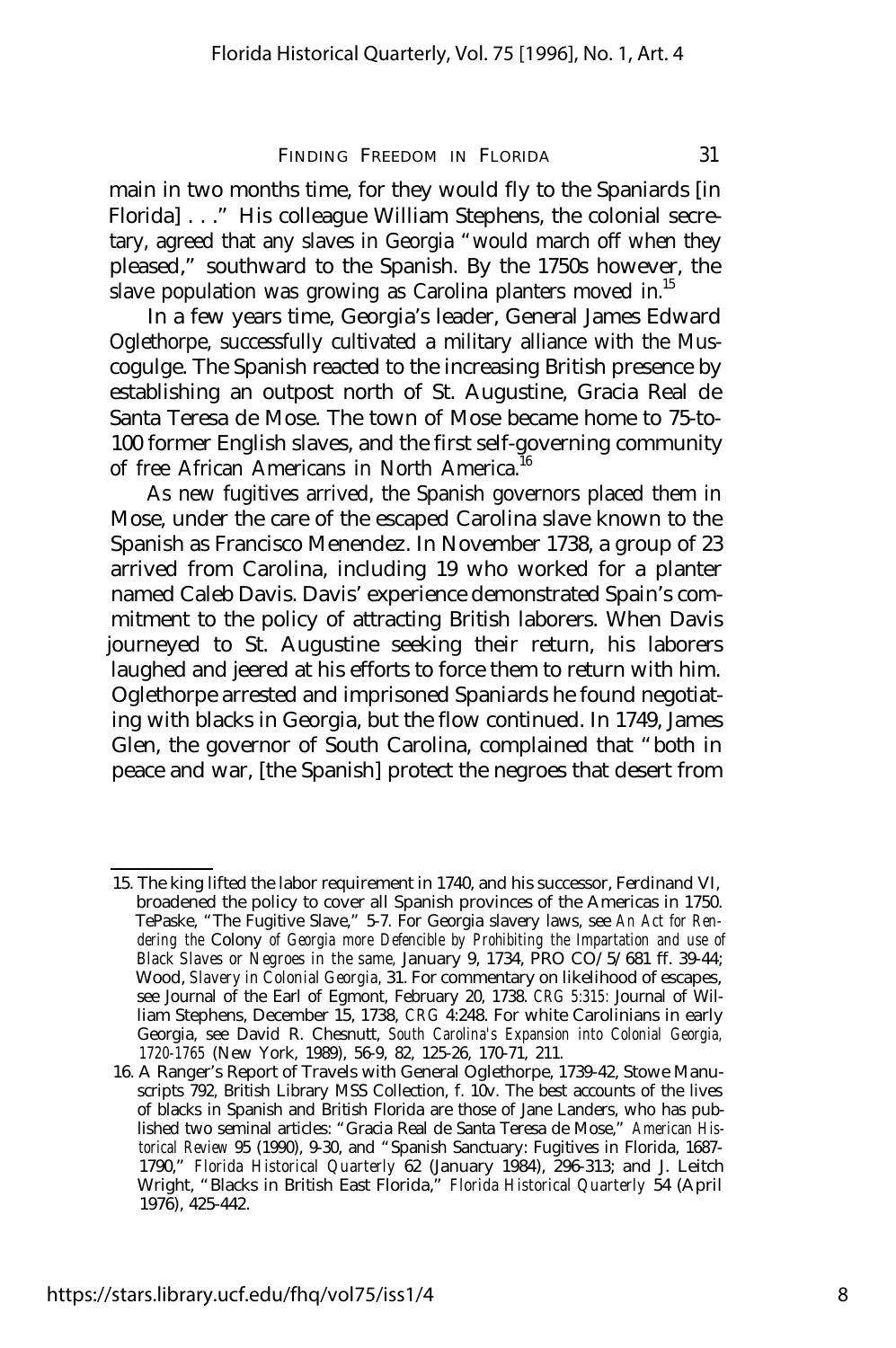this province." The black town of Mose was maintained until 1763, when Florida became British territory and its residents evacuated to Cuba $^{17}$ 

Throughout Florida's first Spanish period, the British encouraged the native peoples of the southeast to catch escaping slaves, offering rich bounties for live escapees and lesser goods for their scalps or severed heads. Results were inconsistent, however. A talk from the Cherokees in 1730 shows the thinking of some Native Americans, and demonstrates their unreliability as slave catchers. The Cherokees agreed to return slaves in general, for free, but balked at agreeing to return all runaways in exchange for payment. Their language is significant: ". . . [T] his small rope which we show you is all we have to bind our slaves with, and may be broken; but you have iron chains for yours; however, if we catch your slaves, we shall bind them as well as we can, and deliver them to our friends again, and have no pay for it.  $\dots$ ."<sup>18</sup>

Such discourse— rejecting pay and retaining a measure of discretion— clearly should be read as a negotiating ploy intended to empower the speaker to make independent decisions. Impossible as it is to enter the consciousness of the Cherokee negotiators of 1730, nevertheless one can discern several levels of meaning in their representations of themselves and Europeans. First, the Cherokees were referring to differing social definitions of slavery. Their slaves were bound lightly (with small rope) while those of the British were more stringently secured, with metal chain. This distinction corresponds the contrast between Cherokee slaves or captives,

<sup>17.</sup> Journal of William Stephens, December 15, 1738, in *Colonial Records of the State of Georgia,* IV, 247-48; Charles C. Jones, *The History of Georgia,* (Boston, 1883) v. 2, p. 300, as cited in Chatelaine, *Defenses of Spanish Florida;* James Glen, Answers of James Glen, Esq., Governor of South Carolina, to the Queries Proposed by the Lords of Trade, 1749, Kings MSS 205, f. 302v.

<sup>18.</sup> In 1775, Gen. William Shirley instructed officials to offer "Certain Rewards" to Southern Indians in exchange for the scalps of Britain's enemies. General William Shirley to His Majesty's Principal Secretary of War, New York, December 20, 1775, WO1/4, ff. 5-9. In 1721, South Carolina colonists offered the Creeks four blankets and two guns for every slave captured beyond the Oconee River, half as much for those found closer to home, and if only the head could be provided, one blanket, redeemable at any trader. Wood, *Black Majority,* 260-61. For test of talk comparing rope and chains, see Answer of the Indian Chiefs of the Cherokee Nation, September 9, 1730, CO5/4, part 2, ff. 215-16. See also Crane, *Southern Frontier;* 300, and Tom Hatley, *The Dividing Paths: Cherokees and South Carolinians Through the Era of Revolution* (New York, 1993), 103-04.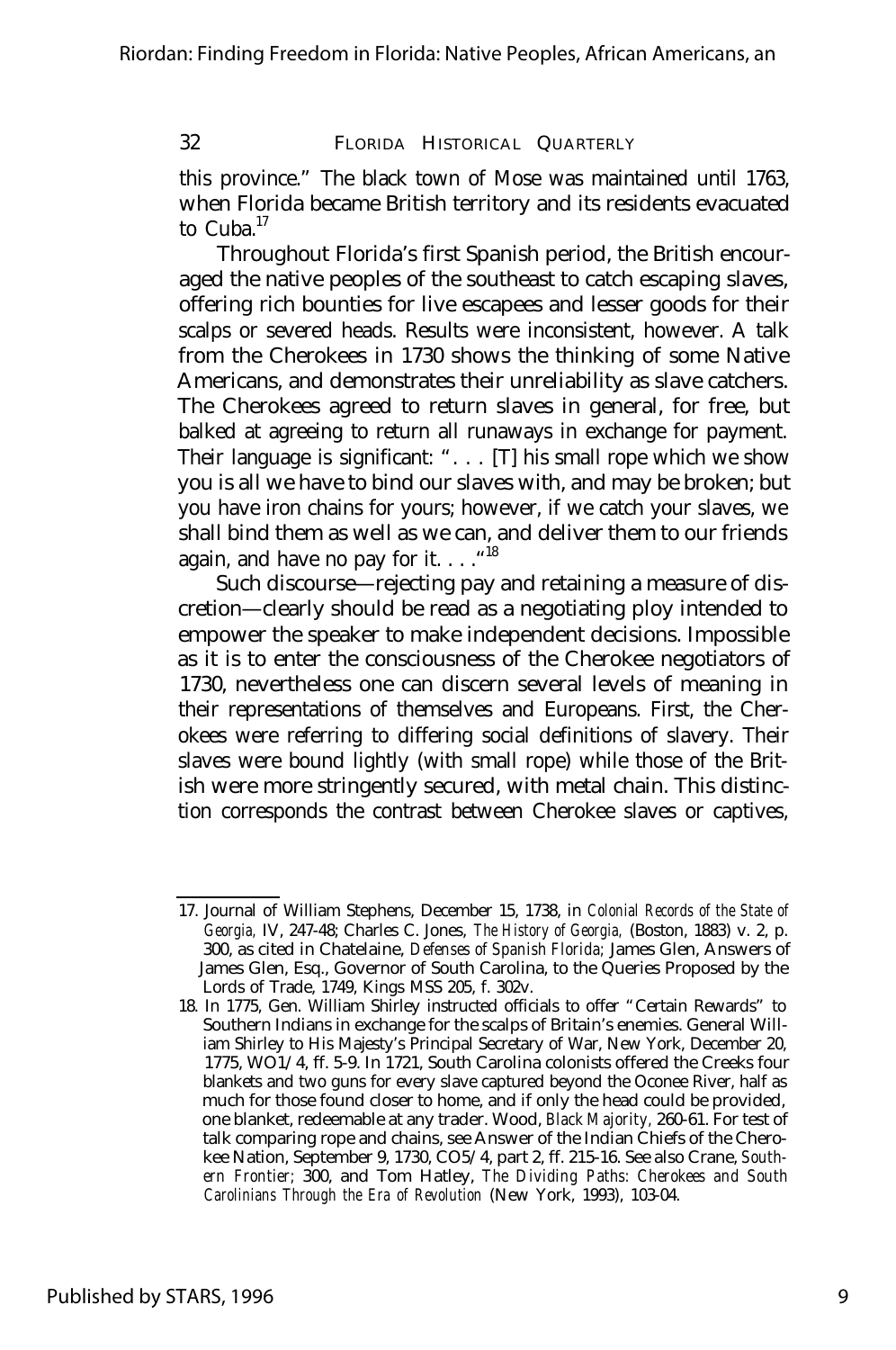who might become free by adoption, marriage, ransom, or exchange, and English chattel slaves, whose condition was hereditary and perpetual. Second, the speaker questioned how the Cherokees could be expected to hold, with mere rope, slaves that had already escaped their British chains. At this level, the speaker was underlining social differences, raising a practical question, and perhaps making fun of the British.<sup>19</sup>

Crucially, the Cherokees were likening the "iron chain" to a formal relationship which would bind them as surely as a chain would secure an escaped slave. They preferred a looser, more informal relationship with the English. Significantly, the Cherokees' discussion of chains to bind slaves follows immediately a reference to the "Chain of Friendship" between themselves and the British. While the image of the chain of friendship is a common one in native American diplomatic rhetoric, this juxtaposition suggests that the Cherokees saw similarities between their own relations with Europeans and the situation of African Americans. In any case, the agreement, as they amended it, did not require them to return every escaped slave, but instead gave them the right to decide which to capture and which to ignore.

The complex issue of the relationship between native peoples and runaway slaves arose at the Augusta Congress in 1763, as the British and the native peoples negotiated their new living arrangements after the Seven Years' War. Speaking for the Upper, Middle and Lower Creek towns, the native leader Captain Aleck proposed a new policy. In the past, he said, Muscogulges returned "any negro, horse, etc." found on their side of the Savannah River. ". . . But now the Ogeechee is the boundary, any negro, horse, cattle, etc., that exceeds such bounds he declares openly and in the presence of all the governors he will seize and keep." The British representative offered £5 or the equivalent for the continued return of runaways, observing, "You know it is very difficult to prevent Negroes

<sup>19.</sup> The Journal of Antoine Bonnefoy, 1741-42, describes a European's experience of Cherokee slavery. It can be found in Newton D. Mereness, ed., *Travels in the American Colonies* (New York, 1916), 241-260, and Samuel Cole Williams, ed., *Early Travels in the Tennessee Country, 1540-1800* (Johnson City, 1928). See also Theda Perdue, *Slavery and the Evolution of Cherokee Society* (Knoxville, TN 1979 3- 18, and Gregory Evans Dowd, *A Spirited Resistance: The North American Indian Struggle for Unity, 1745-1815* (Baltimore, 1992), 13.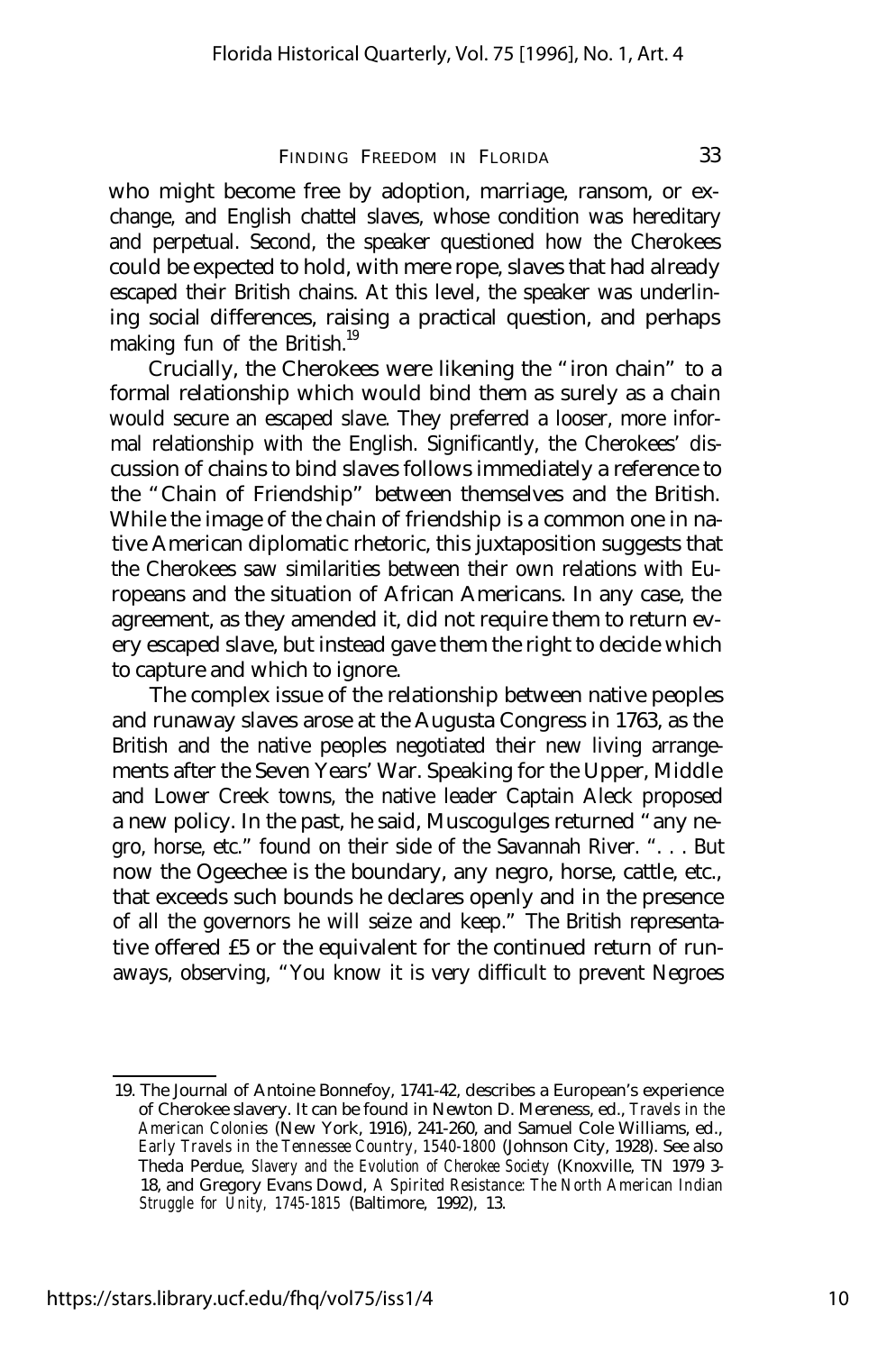from running away and cattle and horses from rambling." Although the final, English-language version of the treaty reflects agreement on the slave-catching plank, Captain Aleck's forceful position suggests that at least some of the Muscogulge continued to regard the practice of slave catching as optional— a potential source of income, but not an obligation.<sup>20</sup>

A third example of native attitudes comes from Seminole territory. In 1777, Seminoles living on the Flint River sent a highly direct message to British authorities in East Florida. Offering to support the British cause during the American Revolutionary War, the Seminoles set out their terms: "Whatever Horses or Slaves or Cattle we take we expect will be ours."<sup>21</sup>

For the black refugees from British colonies living in Florida in 1763, the coming of British rule had two significant implications. First, the racial attitudes of Florida's new rulers were very different from those of the Spanish. The British world included black slaves and white masters, but no in-between groups like free people of color, the middle social layer that two centuries of Spanish culture had created. Awareness of the new reality doubtless encouraged the acknowledged free blacks in Florida to emigrate. In Georgia, runaway slave advertisements only rarely reflect laborers joining existing backcountry maroon communities.<sup>22</sup>

Second, Florida ceased to be a territory where religious and diplomatic rivalry produced a policy of religious sanctuary. On the contrary, the leaders of British East Florida actively encouraged plantations on the model of Carolina, and British settlers brought slaves with them in large numbers. The result was a demographic shift in the African American population, which grew in numbers and declined in status. By July 1782 Governor Patrick Tonyn esti-

<sup>20.</sup> Fenwicke Bull, Journal of the Proceedings of the Southern Congress at Augusta from the Arrival of the Several Governors at Charles Town South Carolina the 1st October to their Return to the Same Place etc. the November 21, 1763, CO5/65, part 3, ff. 51v-52, 55v-57; John Stuart to Lord George Germain, Pensacola, September 15, 1777, CO5/79, No. 19, p. 13.

<sup>21.</sup> Copy of a Talk from the Seminollie Indians dated Flint River 3d September 1777, in Stuart to Germain CO5/79, f. 37.

<sup>22.</sup> Betty Wood cited the Georgia *Gazette* of November 22, 1769, for the escape of two women— Minda, 20 and Esther, 21— who escaped from Governor Wright's Ogeechee plantation, crossed the Ogeechee River, and were believed to have joined "a parcel of Mr. Elliot's Negroes who have been runaway for some time." Wood, *Slavery in Colonial Georgia,* 173.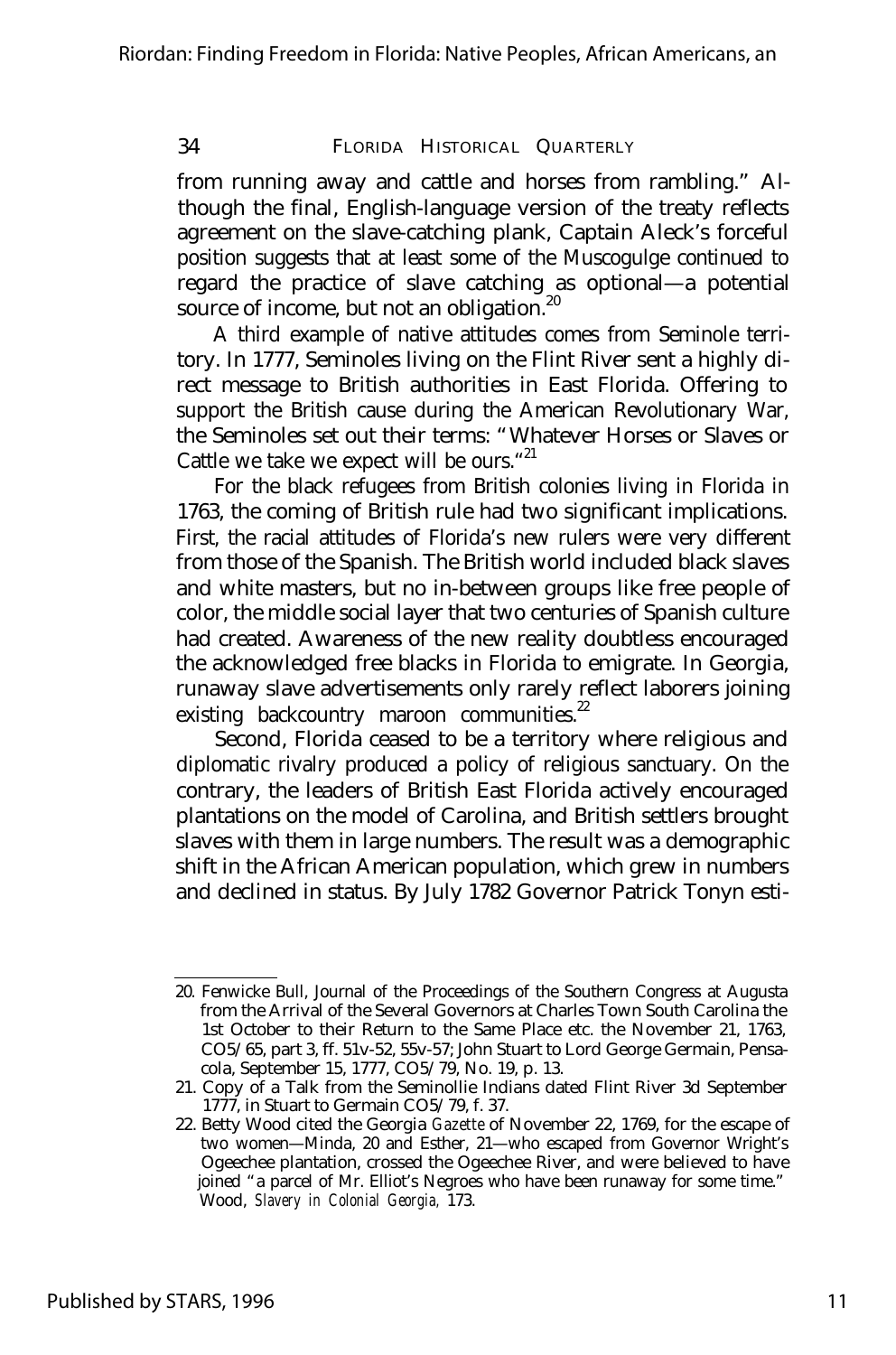mated the population of East Florida at 3,000 African Americans and 1,000 Europeans. During the chaos of the American Revolutionary War, the total official population expanded more than  $fourfold$ <sup>23</sup>

By the time of the revolution, Florida's Indian country had been accumulating a population of African Americans and their progeny for many years. By mid-century, the Lower Creek Indians, in the process of differentiating into the Seminoles, had moved south from Georgia. Hemming in the Spanish between the St. John's River and the coast, these native peoples created a human screen that the British acknowledged by treaty. Their presence blocked both the Spanish and the British from controlling an immense, fertile, and well-drained territory, accessible from Georgia, into which some runaways obviously found refuge. They established several villages of maroons with a black population of at least 430, living alongside and among the Seminoles. $2^2$ 

Slaves on plantations in pre-war British East Florida lived under conditions similar to those of their counterparts elsewhere in the Lower South. Indeed, Governor James Grant recruited South Carolina planters to East Florida with the distinct goal of replicating the onerous Carolina plantation work regimes that pushed so many workers to flee. At least one insurrection occurred in British East Florida, resulting in the drowning of an overseer known as Mr. Hewie. Escapes were far more frequent. A slave named Peter was never found after fleeing James Penman's plantation in October 1769. A slave named Phyllis fled in 1780 in search of her husband whom her master Robert Robinson had sold. John Moultrie wrote, "It has been a practice for negroes to run away from their Masters and to get into the Indian towns, from whence it proved very difficult and troublesome to get them back." Despite a bounty of £2 a head, native peoples in Florida did not always return laborers who reached their territory. Not surprisingly, hundreds of East Florida

<sup>23.</sup> The increase included working slaves but not escapees. Charles Loch Mowat, *East Florida as a British Province* 1763-1784 (Berkeley, CA, 1943), 8, 126.

<sup>24.</sup> Report of an Inspection Tour Made by Lieutenant-Colonel James Robertson late 1763, CO5/540 ff. 36-51; Carita Doggett Corse, *Dr. Andrew Turnbull and the New Smyrna Colony of Florida* (Jacksonville, FL, 1919), 14. For black settlements between the Suwanee and Apalachicola Rivers, see Laurence Foster, "Negro-Indian Relationships in the Southeast" (Ph.D. thesis, University of Pennsylvania, 1935), 20.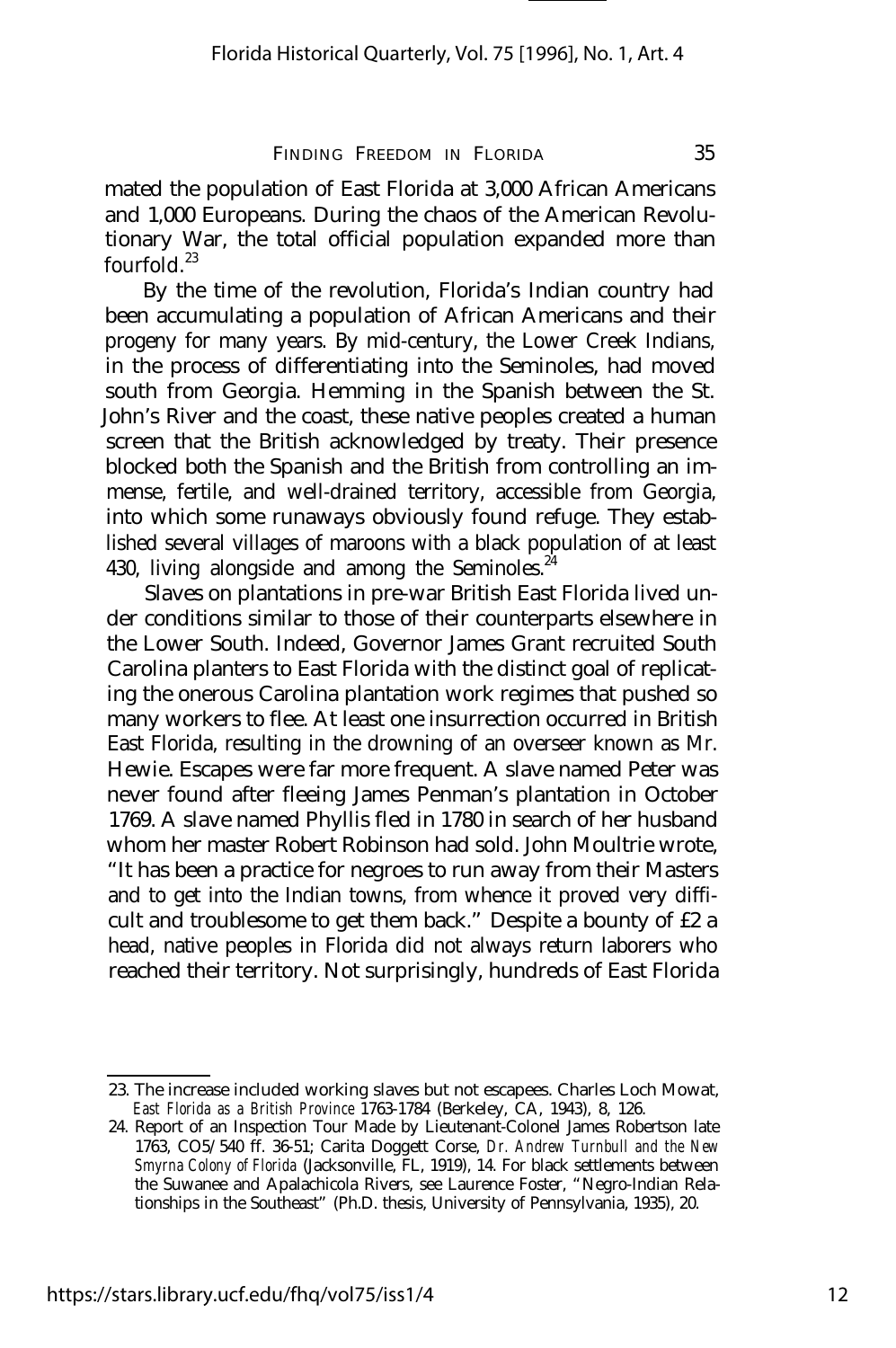laborers were unaccounted for after the Revolutionary War, and may be presumed to have fled to Seminole country.<sup>25</sup>

Wartime chaos provided cover for escaping African Americans, and white colonists expected many to take advantage of it. Suspecting that some escapees reached Indian country, the British offered Native Americans a reward of 100 chalk marks per prisoner, white or black. (One chalk mark represented one pound of deer skins, convertible to British trade goods.) On the other side, both South Carolina and Georgia cited the fear of rebellion as an excuse for their lack of enthusiasm for the revolution. They reported to the Continental Congress that their militias could not be counted upon to fight the British, because they were needed to prevent slave rebellion and flight. $26$ 

Loss claims filed by British Loyalists after the war opened a window onto the lives of African laborers in British East Florida. At least 38 claimants mentioned slaves, although not all claimed slaves as lost property. If these African laborers are typical, then most workers in British East Florida spent their lives on large plantations. Of the 1,493 slaves mentioned in these 38 claims, 1,038 (representing more than two out of every three) lived on plantations with 100 or more slaves. Overall, 92 of every 100 of the laborers mentioned in these East Florida Loyalist claims worked on plantations with a total of least 20 laborers. Only 15 workers-one percent-worked with two fellow slaves or fewer, and only three worked on a farm where they were the only slave around.<sup>27</sup>

Those on plantations with 100 or more workers were likely to find a permanent mate or spouse. For them the odds were no worse than three to two, with sex ratios ranging from 1.52 to 1.16. On the

<sup>25.</sup> Moultrie to Lord Hillsborough, June 29, 1771, CO5/552, ff. 55-56v (erroneously cited as CO5/551 in Schafer, "African Americans in British East Florida," 93; see also 73) ; Wilbur Henry Siebert, *Loyalists in East Florida 1774 to 1785, The Most Important Documents Pertaining Thereto Edited with* an *Accompanying Narrative,* 2 vols. (Deland, FL, 1929), 2: 20-21. The originals of most of this material can be found in the British Public Record Office in Audit Office Class 12, piece 3. Citations will include a Siebert page number and an AO12/3 folio number where available. AO 12/3 ff. 13-18.

<sup>26.</sup> W. C. Ford, ed., *Journals of the Continental Congress* 13:385, as cited in Herbert Aptheker, *America Negro Slave Revolts (1943,* 5th ed., New York, 1987), 22; Charles Lee to John Hancock, July 2, 1776, Conference with the Georgia Delegation, *The Lee Papers,* Vol. 2, Collections of the New York Historical Society for the Year 1872 (New York, 1873), 115; Thomas Brown to the Superintendent, Chechaws, September 29, 1776, CO5/78, ff. 34-77b.

<sup>27.</sup> Siebert, *Loyalists in East Florida,* 2, *passim.*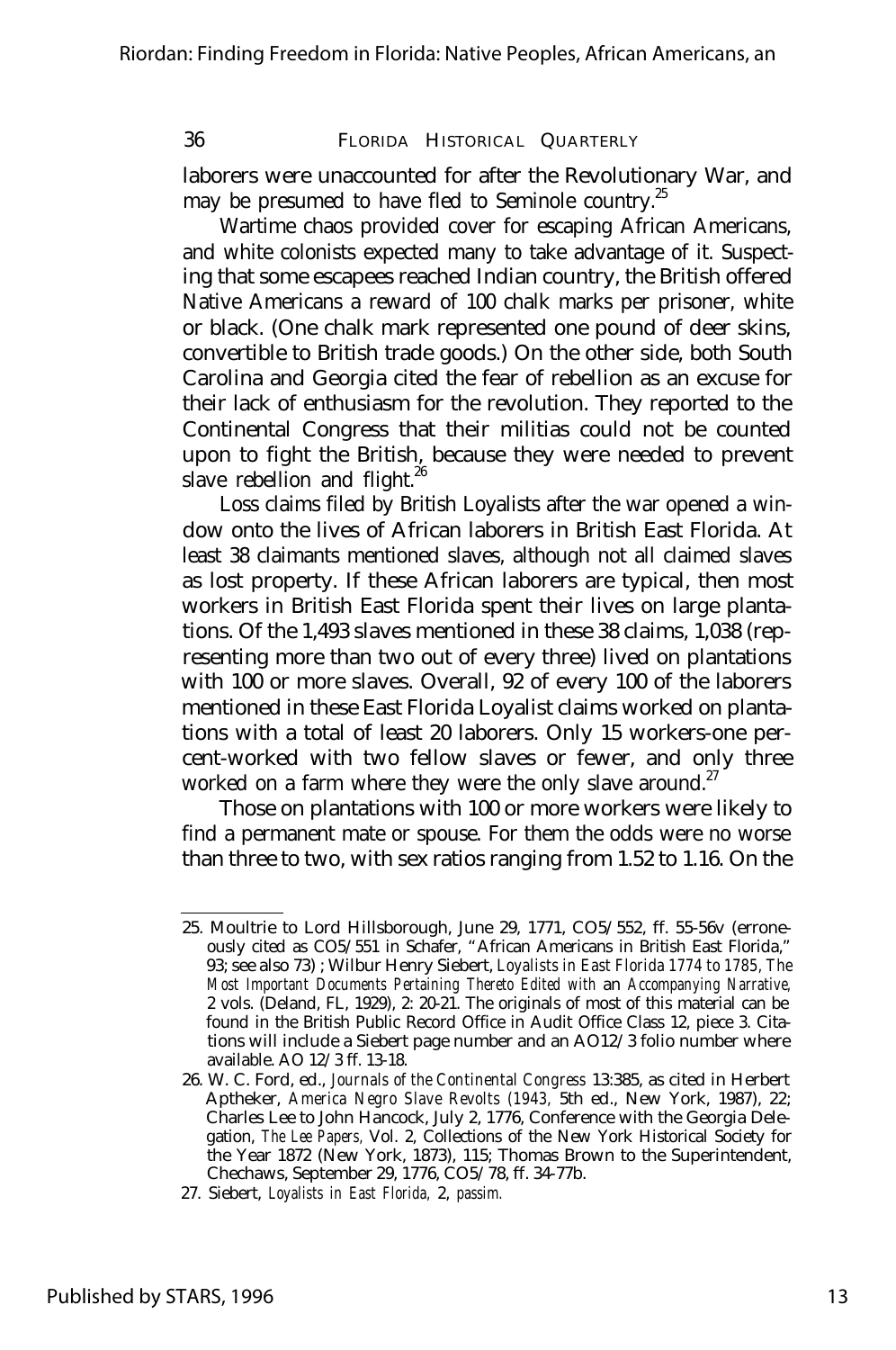other hand, those who lived on farms with ten or fewer workers faced highly uneven sex ratios ranging as high as four men for every woman. For those in between, sex rations were far from ideal: seven men and 13 women worked on Alexander Paterson's farm, one woman and four men on Stephen White's farm. Two farms were home to two women workers each, three others to two men each. Only one had exactly one man and one woman laborer.<sup>28</sup>

Some African Americans underwent involuntary migration as the result of war. Two women named Sarah and Asserina, claimed by East Florida settler Mary Webb, were seized on a voyage to New York in 1779, when an American privateer raided their ship and took them to Boston. Rebels carried off a shipwright named Tom and a laborer named Jacob when they raided John Imrie's homestead in East Florida. In September 1776, American Rebels seized 30 blacks from Florida plantations, and an American Man of War seized 200 slaves from Georgia. In 1779, the British captured 200 Georgia slaves and brought them to St. Augustine. Some slaves lost their lives when their masters evacuated. Claims show that 42 of Denys Rolle's workers and at least three laborers claimed by Francis Levett died en route to new homes in the Caribbean.<sup>29</sup>

After the war, the Commission for Sequestered Estates in South Carolina advertised for runaways in the East Florida Gazette. He wrote that he had "received information that many negroes, the property of gentlemen of Carolina whose estates were sequestered in my hands, have made their escape to this province" between September 1780 and May 1783.<sup>30</sup>

Black and white refugees poured into East Florida before beginning the long process of evacuating in 1783, and many slaves profited from the ensuing confusion to give their masters the slip. As Table 1 shows, approximately 42 percent of all blacks in British East Florida— some 4,745 people— were unaccounted for at the conclusion of the evacuation. These totals include the handful of documented escapes, such as that of three laborers who fled Alexander Paterson's farm as he prepared to evacuate, and Francis Le-

<sup>28.</sup> Author's analysis of Loyalist data.

<sup>29.</sup> Siebert, 2: 371,229, 61-2, 104, 162 (AO12/3 ff. 186v-'95v, 45, 75-7); Robert Rae to Samuel Thomas, May 3, 1776, CO5/77: 269-71, ff. 137-138v; Letter from Governor Patrick Tonyn to John Stuart, St. Augustine, December 20, 1779, CO5/ 559, pp. 211-15, ff. 106-108v.

<sup>30.</sup> *East Florida Gazette,* May 3, 1783.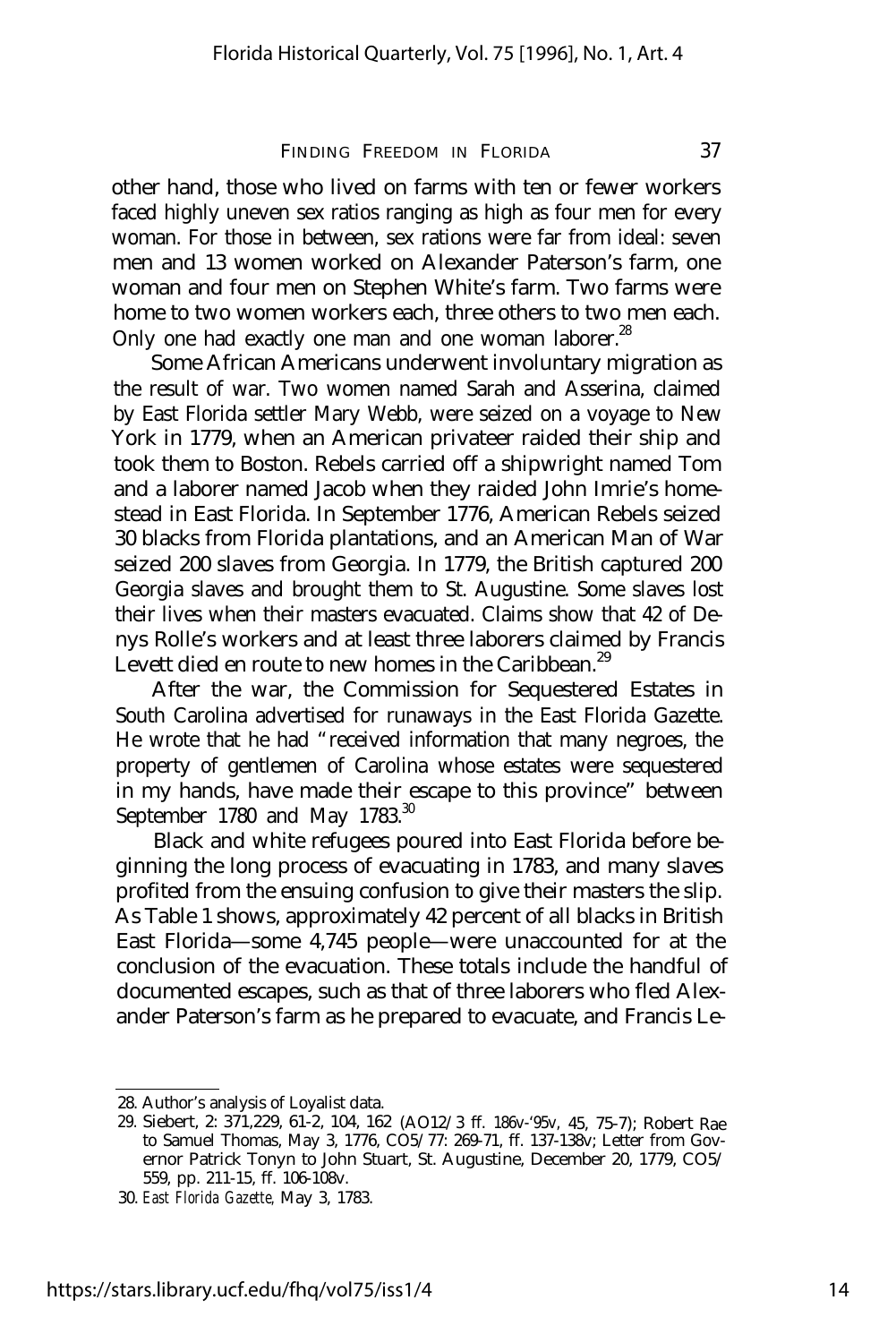vett's 24-year old "compleat servant" named Monday, who refused to evacuate without his wife.<sup>31</sup>

After the war, Florida's new Spanish government recognized the continuing presence of African Americans in Indian country, and sought half-heartedly to eject or recover them for their owners. In 1781, in peace talks at Pensacola, the Spanish requested that Creeks and Seminoles return fugitive slaves. Again in September 1789, the Spanish asked "that all negroes, horses, goods and American citizens, taken by the Indians, should be restored." And, in 1802, at the conclusion of hostilities with native warriors led by William Augustus Bowles, the Spanish sought to require Mikasukis and Seminoles to return blacks taken from Spanish owners during the conflict. For once, the Seminoles appeared to have complied: in September 1802, the Seminole leader Payne and Jack Kanard, the leader of the Hitchiti, met a Spanish official in the town of Mikasuki to turn over the blacks. $32$ 

| Destination          | <b>Whites</b> | <b>Blacks</b> | Totals |
|----------------------|---------------|---------------|--------|
| Europe/England       | 246           | 35            | 281    |
| Nova Scotia          | 725           | 155           | 880    |
| Jamaica              | 196           | 714           | 910    |
| Dominica             | 225           | 444           | 669    |
| <b>Bahamas</b>       | 1,033         | 2,214         | 3,247  |
| <b>United States</b> | 462           | 2,561         | 3,023  |
| Other Foreign        | 61            | 217           | 278    |
| Did Not Depart       | 450           | 200           | 650    |
| <b>Missing</b>       | 2,692         | 4.745         | 7,437  |
| Total                | 6,090         | 11,285        | 17,375 |

Table 1. Summary of British Out Migration from East Florida

The "Missing" category reflects estimates by Governor Patrick Tonyn and others that approximately 4,000 people fled to the north and west in early 1784. The racial composition of this backcountry group is unknown. My estimate for missing blacks is computed by subtracting the number of blacks who remained or were reported as leaving East Florida for known destinations from the total who were resident in East Florida. Other estimates are taken from British emigration reports in Siebert, 1: 168, 174, 208.

<sup>31.</sup> Siebert, 1: 127-28, 232 (AO12/3 ff. 91-94, 186v-195v).

<sup>32.</sup> Albert James Pickett, *History of Alabama and Incidentally of Georgia and Mississippi from the Earliest Period,* 2nd ed. (Charleston, SC, 1851), Vol. 2, 61, 98; Juan Ventura Morales to Miguel Cayentano soler. Nueva Orleans, 30 Septiembre 1802, Archivo General de Indias, (Baltimore, 1979), pp. l-30, Santo Domingo 2645, fo. 177; Vicente Folch to Governor and Captain General, [Fuerte San Marcos de Apalache], 10 septiembre 1802, AGI, Santo Domingo 2569, ff. 662.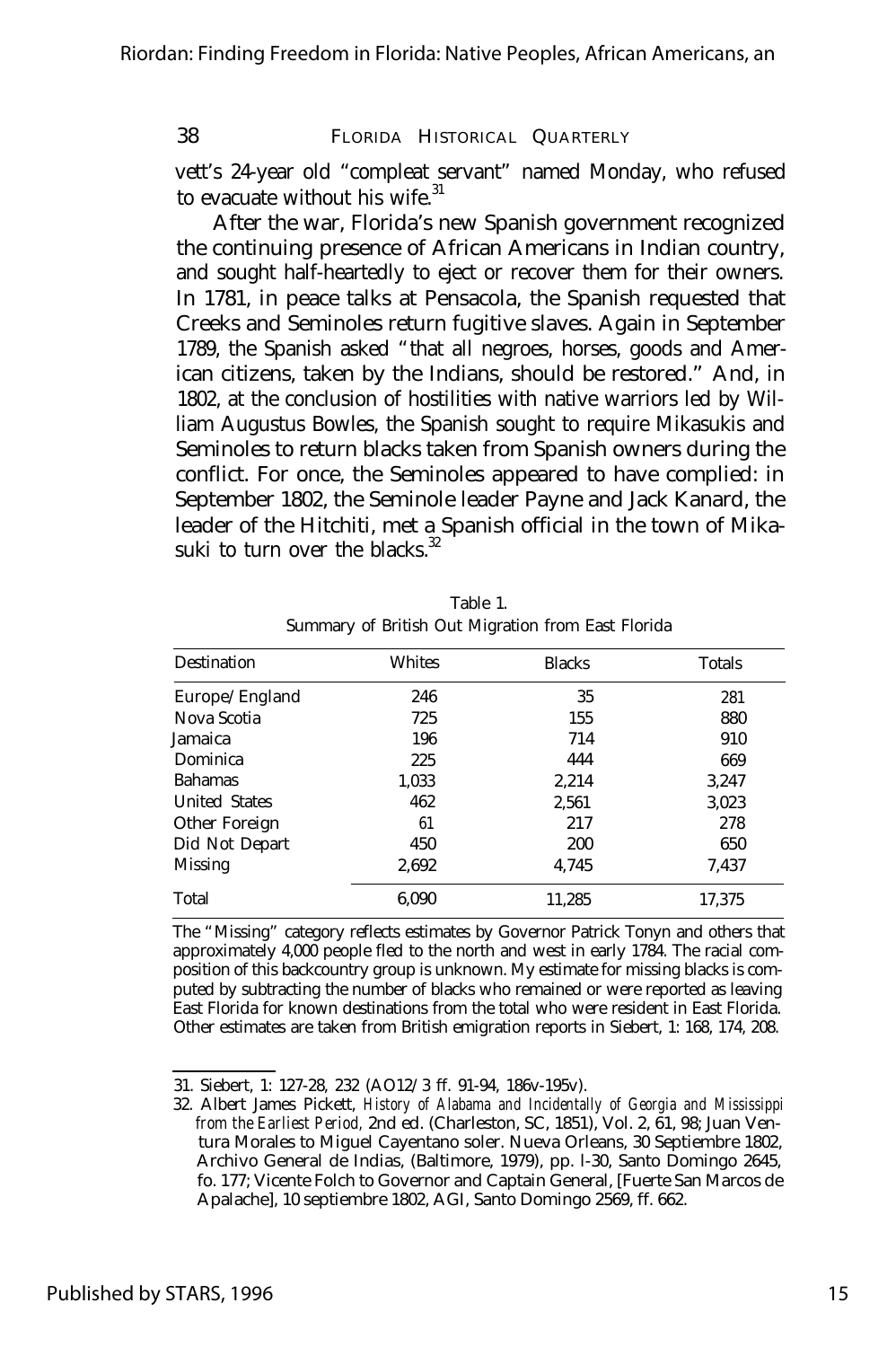In Georgia, meanwhile, African laborers continued to make their way into Indian country, slipping away sometimes silently and occasionally after a fire fight. The *Georgia Gazette* of May 1, 1788 reported that, in Savannah, "a few Negroes, belonging to Mr. Girardeau, were carried off from Liberty County, by the Indians, the beginning of last week. $33$ 

Although the record furnishes little direct information about the lives of African Americans in Seminole country, certain inferences can be drawn. For example, once African Americans had lived in freedom among the Creeks and Seminoles, slave traders considered them a poor business risk, because— even when captured and reenslaved— they were extremely likely to run away. In 1794, the Panton Leslie Co. was sued when slaves shipped from Florida escaped from their New Orleans buyer, who sought reimbursement under Spanish law. When William Panton learned he might have to make good the loss, he expressed his frustration: "Pray was it not made known to the purchaser that the negroes were from the Indian Country[?]"<sup>34</sup>

Panton's comment sets blacks living in Seminole country apart from all others. Clearly, Panton's remark reflects his awareness that "negroes . . . from the Indian country" were likely to escape, and that a prudent trader would protect himself by disclosing their origin to a subsequent buyer.

Panton's comment further reveals his awareness of two realities. First, he was familiar with the everyday conditions of life for blacks among the Seminoles. Native American and African American villages extended from near St. Augustine to west of the Apalachicola River. Blacks lived in habitations similar to those of their Indian hosts, surrounded by fields of up to 20 acres. They dressed like the Seminoles, owned and used hunting rifles, and planted their fields in common as the native peoples did. Although some blacks were in submissive relationships to Indians, it is mis-

<sup>33.</sup> *The Gazette of the State of Georgia,* No. 275, Thursday, May 1, 1788, Savannah, PRO AO13/36A, 2.

<sup>34.</sup> G[uillermo] Butler to William Panton, New Orleans, March 19, 1794, University of South Florida Library, Special Collections, Cruzat Papers, MSS file 93-2; William Panton to [John Forbes], Pensacola, March 30, 1794, Cruzat Papers, MSS 93-2; Don Bartolome Fabre Daunoy Vs. Don Guillermo Butler, March 20, 1794, Judicial Records of the Spanish Cabildo, March 15, 1794 to April 7, 1794, micrcfilm: LDS #1290483, Roll #242.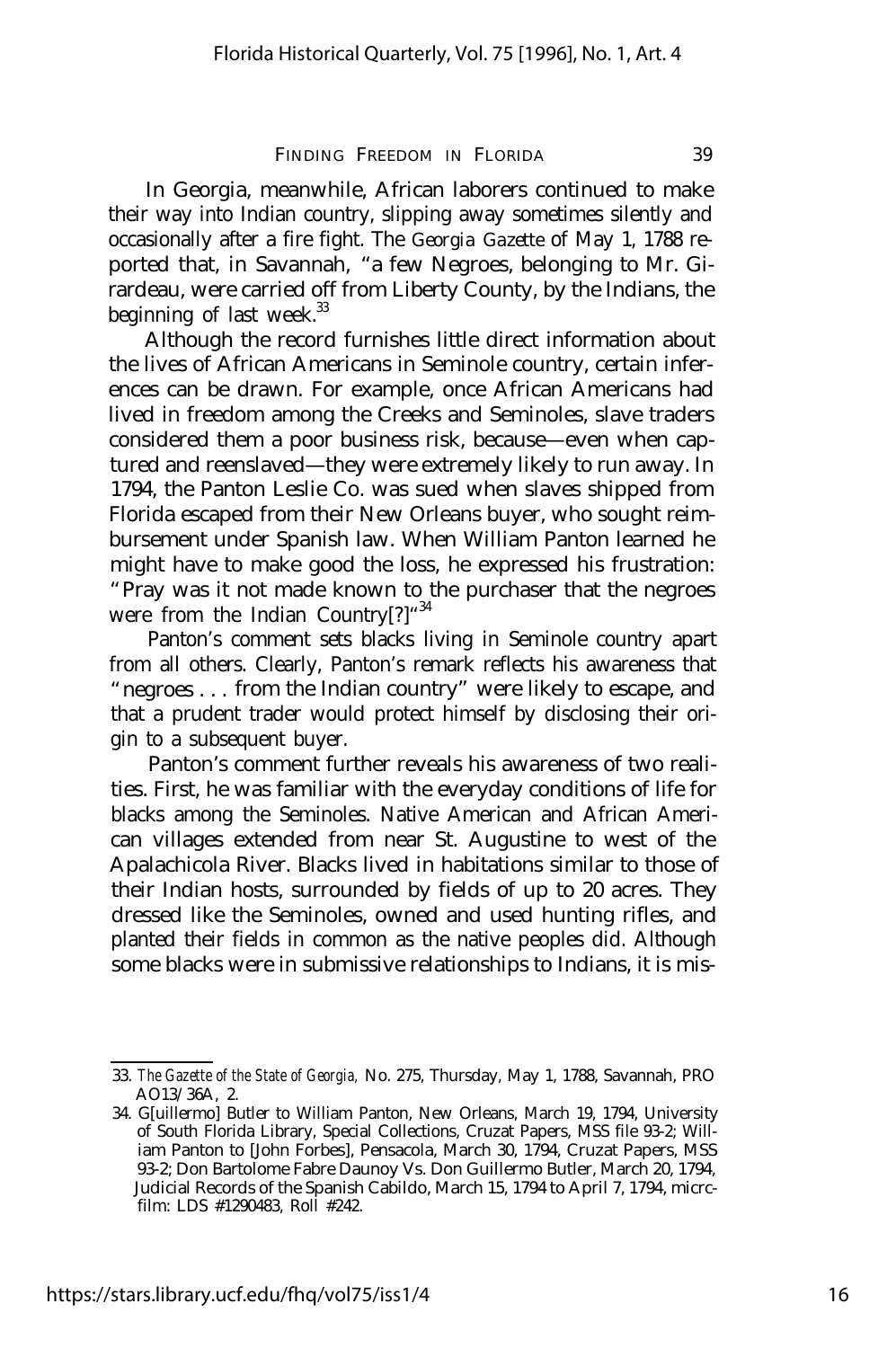leading to describe the relationships as slavery in the sense understood by Americans in the early 19th century. In some cases, these blacks merely shared their harvests with a dominant village, such as a tributary native village would do with its dominant neighbors.<sup>35</sup>

Panton also knew that many of these black Seminoles had not themselves escaped from plantation slavery, but were the children, grandchildren and even great-grandchildren of refugees. Capture would bring not the bitterness of slavery's return, but the shock of its first impression. It is hardly surprising that African American people who had grown up freely on Seminole lands would reject a life of slavery. What is significant is Panton's recognition that a competent slave dealer would protect his company's interest by acknowledging the deep hunger for freedom that such people had acquired.

If blacks in Seminole country were a high-risk business for William Panton, they were also a danger to the leaders of the new United States. The growth of settlements of runaways in conjunction with Indians, tolerable when Florida was a remote frontier, became unacceptable as American settlers drew near. During the period between the Revolutionary War and the War of 1812, such enclaves drew the attention of President George Washington, who noted them in his diary of 1791. The issue further occupied his secretary of State, Thomas Jefferson, and was an element of this first treaty signed by the new United States government in  $1790$ .<sup>36</sup>

<sup>35.</sup> Joshua R. Giddings, *The Exiles of Florida, or, the Crimes Committed by Our Government Against the Maroons, Who Fled from South Carolina and Other Slave States, Seeking Protection Undo, Spanish Laws* (Columbus, OH, 1858), 97; William Hayne Simmons, *Notices of East Florida* (1822, reprint; Gainesville, FL, 1973), 44, 76; Richard Price, ed., *Maroon Societies: Rebel Slave Communities in the Americas* , 2d. ed. *passim;* Herbert Aptheker, "Maroons Within the Present Limits of the United States," in Price, *Maroon Societies,* 151-167; Jack D. Forbes, *Black Africans and Native Americans: Color, Race and Caste in the Evolution of Red-Black Peoples* (London, 1988), 62; Rebecca Bateman, "Africans and Indians: A Comparative Study of the Black Caribs and Black Seminole," *Ethnohistory* 37 (Winter 1990), 3; Kenneth Wiggins Porter, "Negroes and the Seminole War, 1817-1818," in *Four Centuties of Southern Indians,* edited by Charles Hudson (Athens, GA, 1975), 160-61.

<sup>36.</sup> John C. Fitzpatrick, ed., *The Diaries of George Washington, 1748-1799* (Boston, 1925), May 20, 1791, 4:180-81; Thomas Jefferson to Jose Ignacio de Viar, October 27, 1790, Jefferson Papers, Library of Congress, as cited in *Diaries of Washington,* 4: *n.* 1,181. See Treaty of New York, 1790, between the United States and the Creek Nation.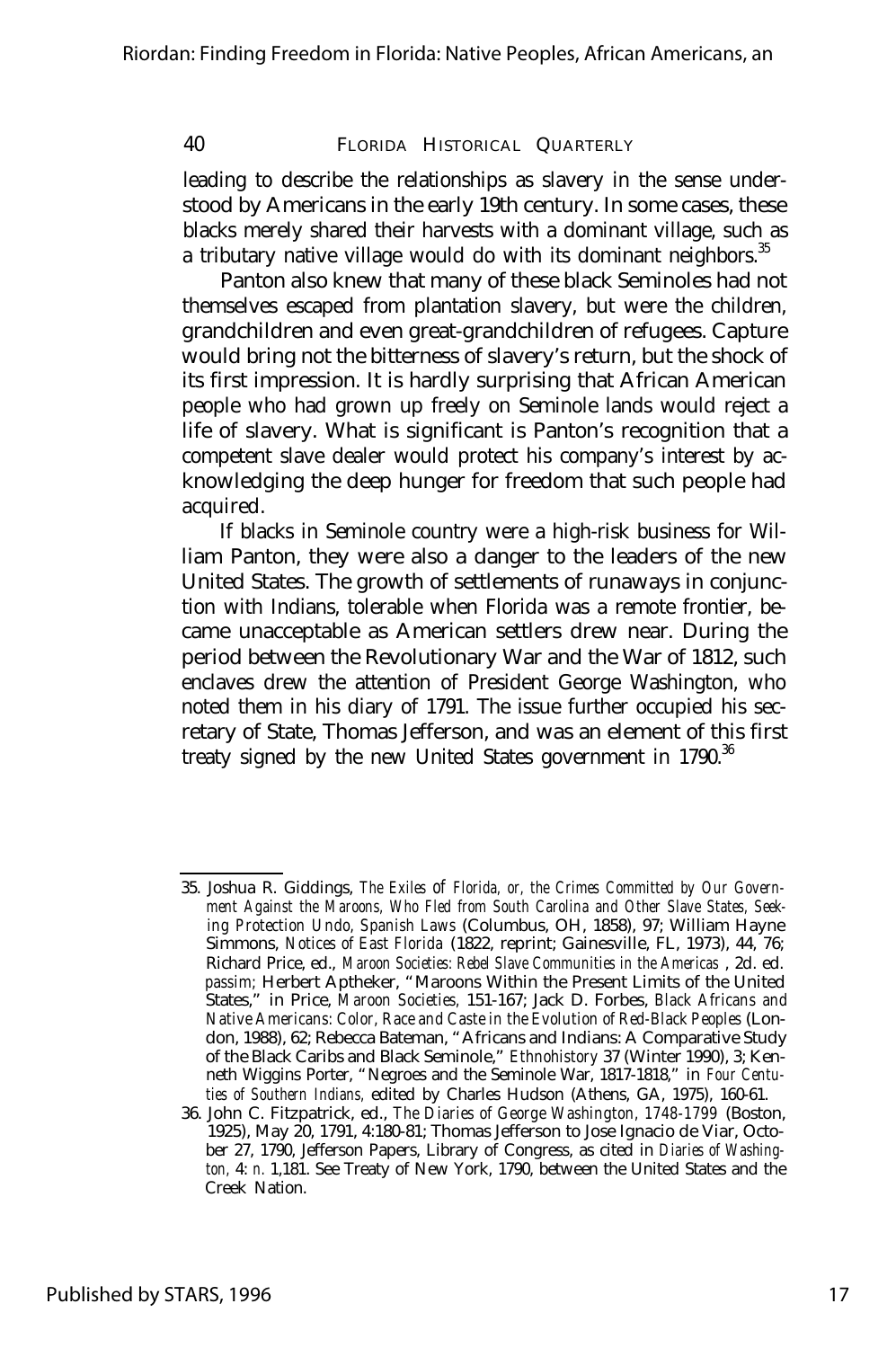Florida's attractiveness to runaways increased during the first two decades of the 19th century. During the War of 1812, the British attempted to entice slaves way from their American masters, offering them two alternatives— a job in a British regiment, or freedom, transportation to new homes, and free land. Many accepted: more than 60 abandoned the East Florida plantation of the American John Forbes, sailing on a British ship to Bermuda.<sup>37</sup>

After the war, British agents continued to undermine the United States by helping the Seminoles and their African American allies. About 1,000 escaped slaves and Native Americans lived along the banks of the Apalachicola River between Apalachicola Bay and the Georgia border, near a fort which the British had conveniently abandoned, fully armed and equipped. The maroons cultivated the fields on either side of the stronghold, known as the Negro Fort, for 50 miles on both sides of the river. Living in the fort or nearby were about 100 men and 200 women and children.<sup>38</sup>

The world of Florida maroons fell into eclipse on the morning of July 27, 1816, when the powder magazine of the Negro Fort exploded. United States Naval personnel bombarded the fort at five a.m., aiming for the maroon village located just behind it. When the fort exploded, the Naval officers in charge promptly took the credit; glowing reports expressed amazement at their lucky shot, although the Army version cautiously attributed the explosion to causes unknown. The Naval reports also contain evidence for the possibility that the blacks, themselves, were responsible for the destruction of the fort. Their leader, an African American man named Garson, threatened to destroy the fort if he could not hold  $it.<sup>39</sup>$ 

<sup>37.</sup> Sebastian Kindelán y Oregón to Rear Admiral George Cockburn, January 31, 1815 WO l/144:31-32, as cited in William S. Coker and Thomas D. Watson, *Indian Traders of the Southeastern Spanish Borderlands: Panton, Leslie & Company and John Forbes & Company, 1783-1847* (Gainesville, FL, 1986), 292; Kindelán to Thomas Llorente, St. Augustine, February 25, 1815, bundle 150G12, microfilm reel 62, East Florida Papers, Library of Congress (hereinafter, EFP); Llorente to Kindelán, San Nicolas, February 26, 1815, bundle 150G12, reel 62, EFP.

<sup>38.</sup> Patterson to Secretary of Navy, New Orleans, August 15, 1816; John Lee Williams, *A View of West Florida* (1827, reprint; Gainesville, FL, 1976), 98.

<sup>39.</sup> Lt. Col. D. L. Clinch wrote to his commanding officer that "The black chief heaped much abuse on the Americans and said he had been left in command of the fort by the British government, and that he would sink any American vessels that should attempt to pass it; and blow up the fort if he could not defend it." D. L. Clinch to Col. R. Butler, Adjutant General, Camp Crawford, August 2,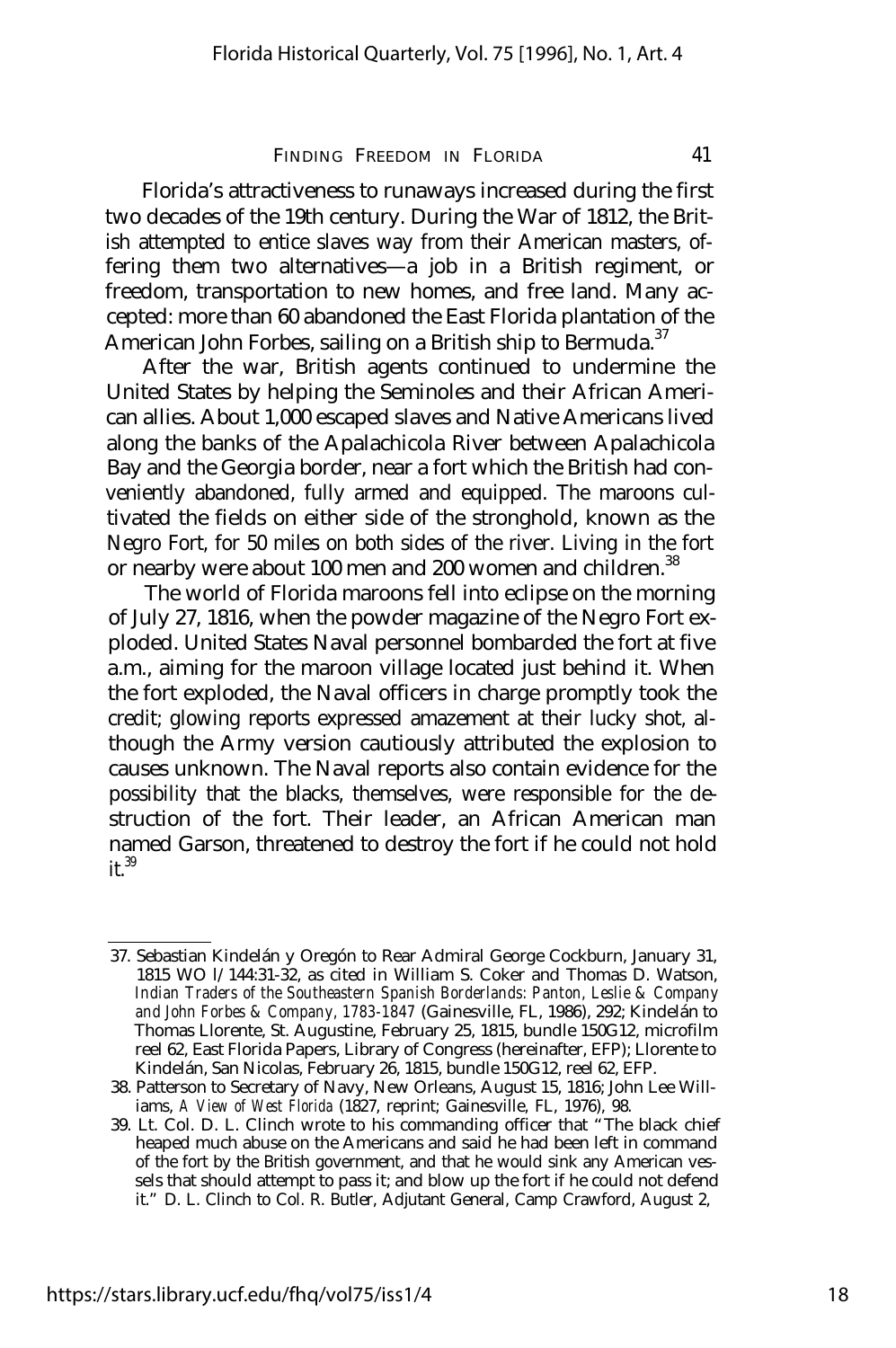One thing the military did destroy was the hopes of the maroons. For several years, Garson and the other maroons had invested their labor and dreams in an experimental, multicultural world. These marginalized people lived in a self-governing society of their own making, developing sufficient social order to plant and harvest a field crop. The maroons' population had grown; they were living in family groups, and their children were growing up in a richer, freer life than their parents had known. In the siege before the explosion, the military destroyed their crops, trained 18 pounders on their stronghold, and made it impossible to leave or enter the fort.<sup>40</sup>

After the explosion, black and native peoples reestablished themselves precariously in the area between the Suwanee and the Apalachicola Rivers. More raids followed in 1818, causing the black population of north Florida to decline to approximately 430. By the mid 1830s, the number of African Americans living with Seminoles was estimated to have climbed to 800, of whom 150 were men and 650 were women and children. Since many in this population

<sup>1816,</sup> *Army and Navy Chronicle* 2:115, microfilm: American Periodical Series 1800-1850 A85 775 Vols. l-2, Reel 469. The official account of the "lucky shot" version is that of Jairus Loomis: "At 4 A.M., on the morning of the 27th, we began warping the gun-vessels to a proper position; at 5, getting within gunshot, the fort opened upon us, which we returned, and after ascertaining our real distance with cold shot, we commenced with hot . . ., *first* [emphasis in original] one of which, entering their magazine, blew up and completely destroyed the fort." J. Loomis to Commodore Patterson, U. S. Gun-vessel No. 149, Bay St. Louis, August 13, 1816, in American State Papers: Foreign Relations (Washington, DC, 1834), 559-60. Rebutting the "lucky shot" theory is a letter published by the *Savannah Republican* (reprinted by the *National Intelligencer),* and apparently written by Col. Clinch. It is signed "C," is accompanied by copies of personal letters to Cal. Clinch, and offers a defense of Clinch's role. The letter states, "The commandant was requested to fire a few shots in order to ascertain the distance with more accuracy, and the practicability of bettering them from that point— four or five shots were accordingly fired, when the explosion took place; from what cause is unknown- opinions on that source are varied." "The Negro Fort in Florida," *National Intelligencer,* April 27, 1819, Library of Congress Photoduplication Service, Microfilm Reel 25. Adding to the improbability of a lucky shot in the predawn darkness is the uncertain distance of the bombardment. While some sources placed the Naval gun not far from the fort, one account located it at a distance of two miles away. Item entitled "New Orleans, Aug. 16," *National Intelligencer* September 18, 1816, Reel 20.

<sup>40.</sup> John D. Milligan, "Slave Rebelliousness and the Florida Maroon," *Prologue* 6 (Spring 1974): 7.